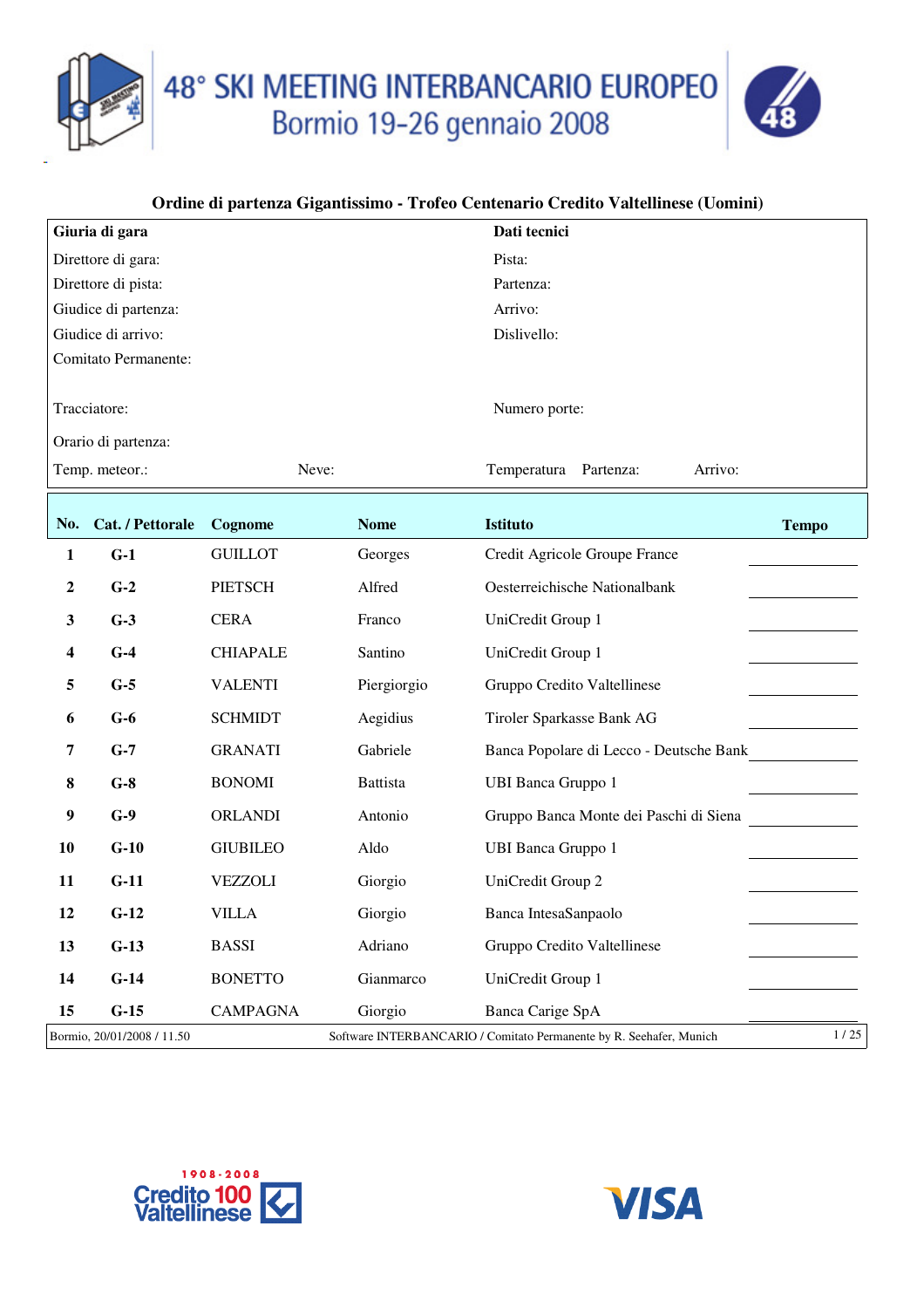| No. | Cat. / Pettorale | Cognome            | <b>Nome</b>  | <b>Istituto</b>                         | <b>Tempo</b> |
|-----|------------------|--------------------|--------------|-----------------------------------------|--------------|
| 16  | $G-16$           | <b>REDEN</b>       | Walter       | Suedtiroler Sparkasse AG 1              |              |
| 17  | $G-17$           | <b>TREVISAN</b>    | Carlo        | UniCredit Group 1                       |              |
| 18  | $G-18$           | RICCO'             | Fermo        | Banca IntesaSanpaolo                    |              |
| 19  | $G-19$           | LUGHEZZANI         | Roman        | Suedtiroler Sparkasse AG 1              |              |
| 20  | $G-20$           | <b>FERRARIS</b>    | Alberto      | Banca IntesaSanpaolo                    |              |
| 21  | $G-21$           | <b>GUGLIELMI</b>   | Giorgio      | Banca Carige SpA                        |              |
| 22  | $G-22$           | <b>TORRETTA</b>    | Franco       | Banca IntesaSanpaolo                    |              |
| 23  | $G-23$           | <b>PACHER</b>      | Sergio       | Banca di Trento e Bolzano 1             |              |
| 24  | $E/2-1$          | <b>BRELL</b>       | Gernot       | Oesterreichische Nationalbank           |              |
| 25  | $E/2-2$          | <b>GEBHARDT</b>    | Christian    | Stadtsparkasse Muenchen                 |              |
| 26  | $E/2-3$          | WEISSENEGGER       | Johann Simon | Suedtiroler Sparkasse AG 1              |              |
| 27  | $E/2-4$          | <b>DIEM</b>        | Karl         | Deutsche Bank                           |              |
| 28  | $E/2-5$          | <b>GEGENSCHATZ</b> | Karl         | LGT Bank in Liechtenstein AG            |              |
| 29  | $E/2-6$          | <b>GIACOBBI</b>    | Renato       | UniCredit Group 1                       |              |
| 30  | $E/2-7$          | <b>PERNTER</b>     | Hansi        | Banca di Trento e Bolzano 1             |              |
| 31  | $E/2-8$          | <b>WYRSCH</b>      | Reinhard     | Credit Suisse - Zuerich                 |              |
| 32  | $E/2-9$          | <b>JENEWEIN</b>    | Konrad       | Tiroler Sparkasse Bank AG               |              |
| 33  | $E/2-10$         | <b>SELLNER</b>     | Herbert      | <b>Bank Austria Creditanstalt</b>       |              |
| 34  | $E/2-11$         | <b>BOECKER</b>     | Gerhard      | Raiffeisen - Zentralbank Oesterreich AG |              |
| 35  | $E/2-12$         | <b>KACER</b>       | Edmund       | aws   erp skiteam                       |              |
| 36  | $E/2-13$         | <b>SGUBIN</b>      | Renzo        | Banca IntesaSanpaolo                    |              |
| 37  | $E/2-14$         | <b>GAIS</b>        | Rudolf       | Landesbank Baden-Wuerttemberg           |              |
| 38  | $E/2-15$         | <b>HOCHL</b>       | Wilhelm      | ReiseBank AG - Muenchen                 |              |
| 39  | $E/2-16$         | <b>ALLEGRINI</b>   | Konrad       | Suedtiroler Sparkasse AG 1              |              |
| 40  | $E/2-17$         | <b>SCHRICKEL</b>   | Martin       | BAWAG P.S.K.                            |              |
| 41  | $E/2-18$         | <b>FILL</b>        | Paul         | Suedtiroler Sparkasse AG 1              |              |
| 42  | $E/2-19$         | <b>RIGONI</b>      | Francesco    | UniCredit Group 1                       |              |
| 43  | $E/2-20$         | <b>ZAMPIERI</b>    | Guido        | UniCredit Group 1                       |              |
| 44  | $E/2-21$         | <b>COLZI</b>       | Carlo        | Cariprato                               |              |
| 45  | $E/2-22$         | <b>STEVANIN</b>    | Dario        | Cassa di Risparmio Parma e Piacenza     |              |
| 46  | $E/2-23$         | <b>SPLUGA</b>      | Enzo         | Banca IntesaSanpaolo                    |              |
| 47  | $E/2-24$         | <b>CAPPELLETTI</b> | Fabio        | Banca di Trento e Bolzano 1             |              |
| 48  | $E/2-25$         | <b>PAGLIARI</b>    | Luigi        | UniCredit Group 2                       |              |

Bormio, 20/01/2008 / 11.50 Software INTERBANCARIO / Comitato Permanente by R. Seehafer, Munich 2 / 25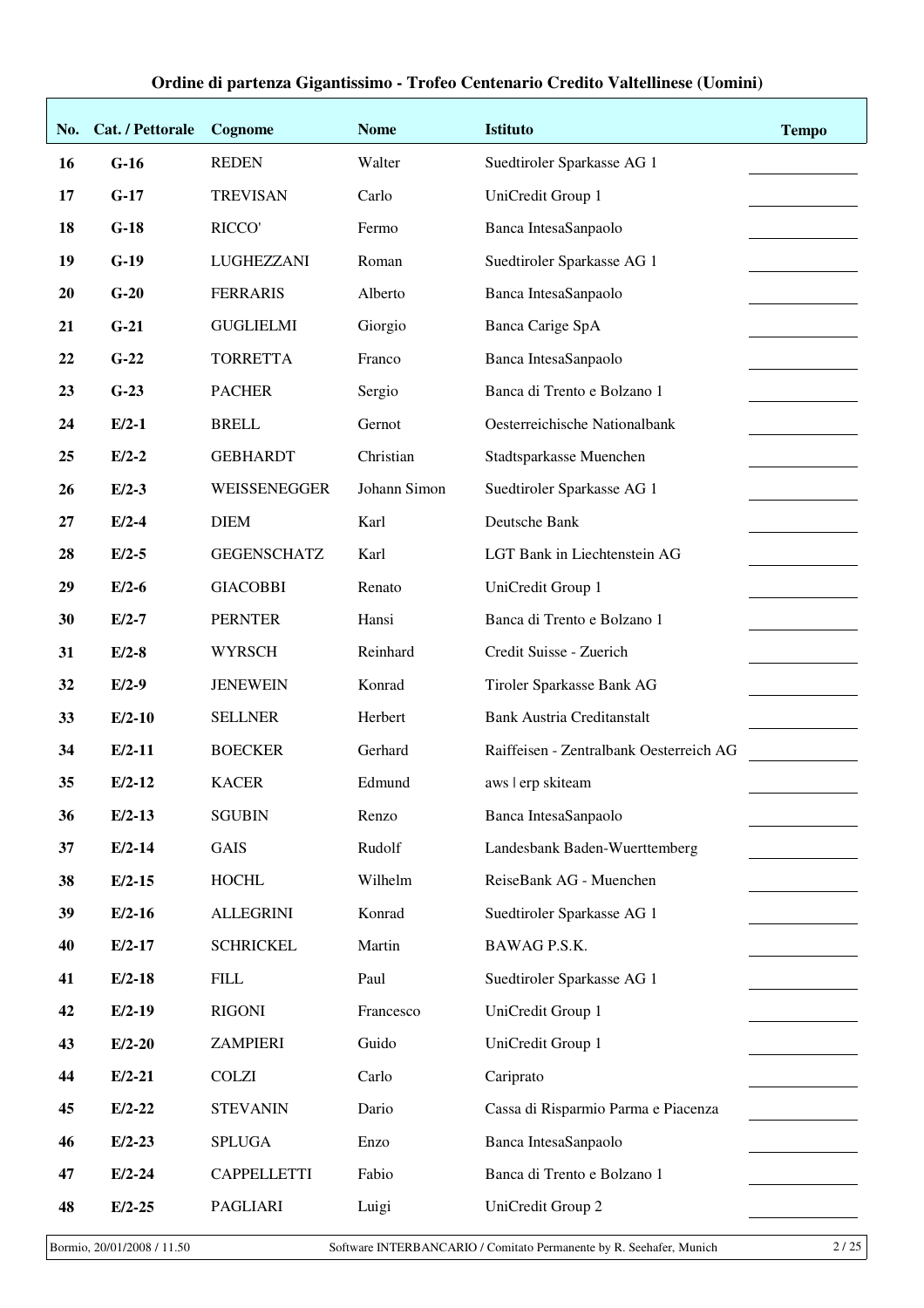| No. | Cat. / Pettorale | Cognome              | <b>Nome</b> | <b>Istituto</b>                            | <b>Tempo</b> |
|-----|------------------|----------------------|-------------|--------------------------------------------|--------------|
| 49  | $E/2-26$         | <b>COMPLOJ</b>       | Willi       | Suedtiroler Sparkasse AG 1                 |              |
| 50  | $E/2-27$         | <b>MUEHLBAUER</b>    | Gian        | <b>UBS AG - Zuerich</b>                    |              |
| 51  | $E/2-28$         | <b>PROCOLI</b>       | Roberto     | Credit Suisse Italy                        |              |
| 52  | $E/2-29$         | <b>PRAXMARER</b>     | Peter       | Tiroler Sparkasse Bank AG                  |              |
| 53  | $E/2-30$         | <b>CHELINI</b>       | Giancarlo   | UniCredit Group 2                          |              |
| 54  | $E/2-31$         | <b>BOVEY</b>         | Jean-Marie  | Credit Suisse - Zuerich                    |              |
| 55  | $E/2-32$         | <b>GROPPETTI</b>     | Enrico      | <b>UBI Banca Gruppo 1</b>                  |              |
| 56  | $E/2-33$         | <b>CHRESTA</b>       | Thomas      | Graubuendner Kantonalbank - Chur           |              |
| 57  | $E/2 - 34$       | <b>LILLI</b>         | Maurizio    | <b>UBI Banca Gruppo 1</b>                  |              |
| 58  | $E/2-35$         | <b>BERGMANN</b>      | Guenter     | BayernLB - Muenchen                        |              |
| 59  | $E/2-36$         | <b>BODIN</b>         | Jacques     | Credit Agricole Groupe France              |              |
| 60  | $E/2-37$         | DE MAESTRI           | Roberto     | Gruppo Credito Valtellinese                |              |
| 61  | $E/2-38$         | <b>SANTAGIULIANA</b> | Antonio     | Banca Popolare di Vicenza                  |              |
| 62  | $E/2-39$         | LO VETERE            | Giovanni    | Banca Carige SpA                           |              |
| 63  | $E/2-40$         | <b>TINTORI</b>       | Lucio       | <b>UBI Banca Gruppo 1</b>                  |              |
| 64  | $E/2-41$         | <b>LACKNER</b>       | Walter      | Bank Austria Creditanstalt Kaernten/Osttir |              |
| 65  | $E/2-42$         | <b>GARUGLIERI</b>    | Giovanni    | <b>Banca Toscana</b>                       |              |
| 66  | $E/2-43$         | <b>MARTINOTTI</b>    | Gianmario   | UniCredit Group 2                          |              |
| 67  | $E/2-44$         | <b>DUDLE</b>         | Hans        | Credit Suisse - Zuerich                    |              |
| 68  | $E/2-45$         | <b>GIANOLA</b>       | Roberto     | Banca IntesaSanpaolo                       |              |
| 69  | $E/2-46$         | <b>MARTINENGO</b>    | Angelo      | Banca Fideuram 1                           |              |
| 70  | $E/2-47$         | <b>CRISPO</b>        | Renato      | Banca Carige SpA                           |              |
| 71  | $E/2-48$         | <b>TESCARO</b>       | Diego       | Banca IntesaSanpaolo                       |              |
| 72  | $E/2-49$         | <b>HLEDE</b>         | Ervin       | Nova Kreditna Banka - Maribor              |              |
| 73  | $E/2-50$         | <b>TESTORI</b>       | Pietro      | <b>UBI Banca Gruppo 1</b>                  |              |
| 74  | $E/2-51$         | PEDROLLO             | Antonio     | UniCredit Group 1                          |              |
| 75  | $E/2-52$         | <b>BERTINI</b>       | Arthur      | Suedtiroler Volksbank - Brixen             |              |
| 76  | $E/2-53$         | <b>BUSI</b>          | Cesare      | Banca Popolare Emilia Romagna              |              |
| 77  | $E/2-54$         | <b>RAPP</b>          | Josef       | Erste Bank der oesterr. Sparkassen AG      |              |
| 78  | $E/2-55$         | <b>DEVICH</b>        | Helmut      | Raiffeisen - Landesbank Tirol AG           |              |
| 79  | $E/2-56$         | <b>MEDICI</b>        | Mauro       | Banca Popolare Emilia Romagna              |              |
| 80  | $E/1-1$          | <b>ANTONUCCI</b>     | Marcello    | UniCredit Group 1                          |              |
| 81  | $E/1-2$          | <b>HIRSCHBURGER</b>  | Hans        | Credit Suisse - Zuerich                    |              |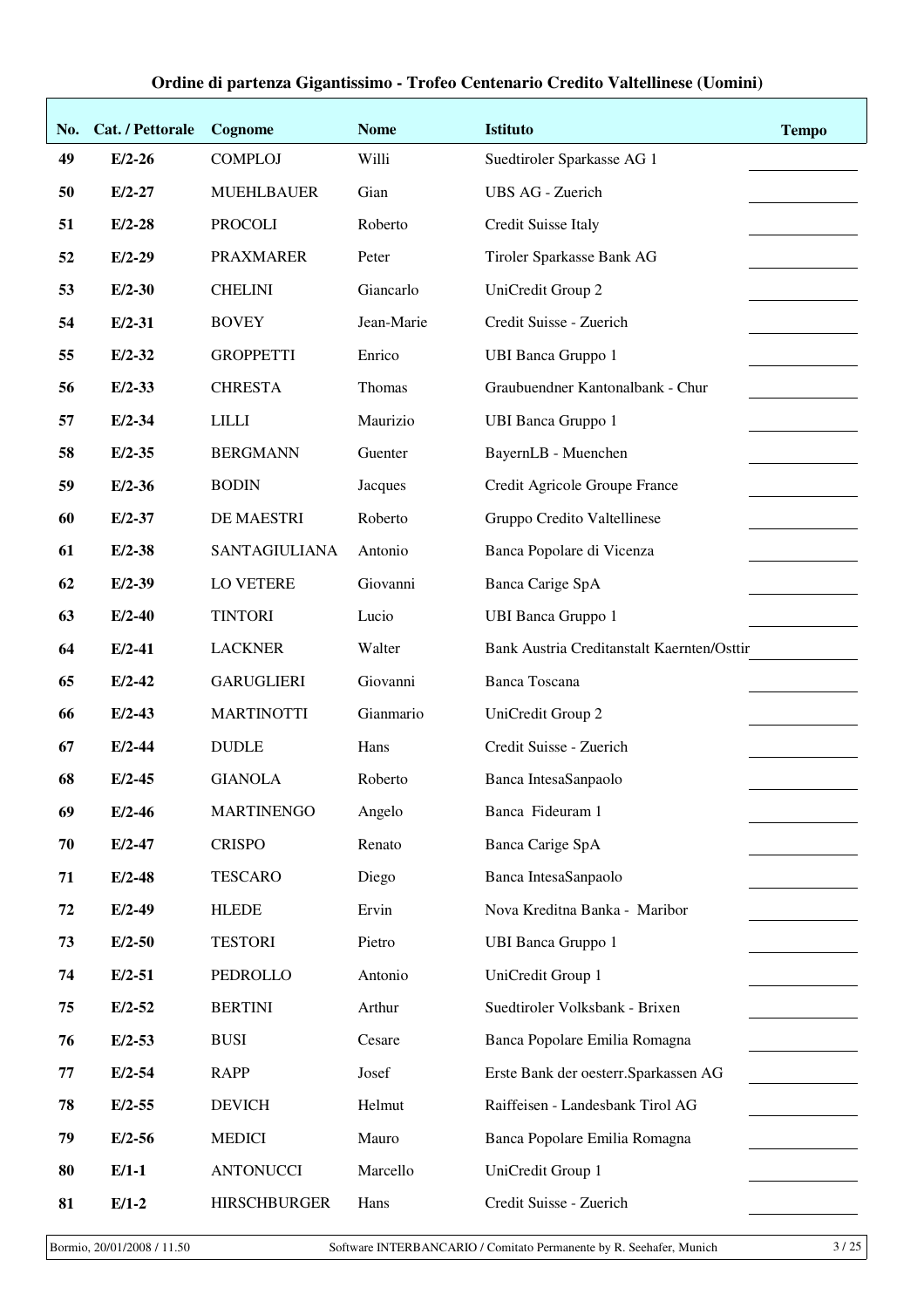| No.        | Cat. / Pettorale | Cognome           | <b>Nome</b>  | <b>Istituto</b>                            | <b>Tempo</b> |
|------------|------------------|-------------------|--------------|--------------------------------------------|--------------|
| 82         | $E/1-3$          | <b>COSTA</b>      | Luigi        | UniCredit Group 1                          |              |
| 83         | $E/1-4$          | <b>GASPARI</b>    | Vicenzo      | UniCredit Group 2                          |              |
| 84         | $E/1-5$          | <b>BOZZALLA</b>   | Daniele      | Banca Fideuram 1                           |              |
| 85         | $E/1-6$          | <b>MEUNIER</b>    | Jean Jacques | Credit Agricole Groupe France              |              |
| 86         | $E/1-7$          | <b>LOCHMANN</b>   | Michael      | Raiffeisenkasse Algund                     |              |
| 87         | $E/1-8$          | <b>MANESCHG</b>   | Anton        | Suedtiroler Sparkasse AG 1                 |              |
| 88         | $E/1-9$          | <b>OBERRAUNER</b> | Rudolf       | Bank Austria Creditanstalt Kaernten/Osttir |              |
| 89         | $E/1-10$         | <b>KNOLLEISEN</b> | Erwin        | Suedtiroler Sparkasse AG 1                 |              |
| 90         | $E/1-11$         | SPIGAROLO         | Mario        | UniCredit Group 1                          |              |
| 91         | $E/1-12$         | <b>SARDAGNA</b>   | Sergio       | Cassa Rurale di Pergine                    |              |
| 92         | $E/1-13$         | <b>FENOCCHIO</b>  | Giuliano     | Banca Carige SpA                           |              |
| 93         | $E/1-14$         | <b>PROTO</b>      | <b>Bruno</b> | Banca di Trento e Bolzano 1                |              |
| 94         | $E/1-15$         | <b>JOUX</b>       | Delio        | UniCredit Group 2                          |              |
| 95         | $E/1-16$         | <b>POLINI</b>     | Guido        | Banca d'Italia - Genova                    |              |
| 96         | $E/1-17$         | <b>RATHKE</b>     | Edvard       | <b>DnB NOR Bank ASA</b>                    |              |
| 97         | $E/1-18$         | <b>HERMANN</b>    | Rene         | <b>UBS AG - Zuerich</b>                    |              |
| 98         | $E/1-19$         | <b>ASSANDRI</b>   | Gianfranco   | Banca Carige SpA                           |              |
| 99         | $E/1-20$         | <b>MARAZINA</b>   | Roberto      | UniCredit Group 2                          |              |
| <b>100</b> | $E/1-21$         | <b>REICHERT</b>   | Wolfgang     | Landesbank Baden-Wuerttemberg              |              |
| 101        | $E/1-22$         | <b>RIGONI</b>     | Angelo       | Banca IntesaSanpaolo                       |              |
| 102        | $E/1-23$         | <b>BODI</b>       | Dieter       | Stadtsparkasse Muenchen                    |              |
| 103        | $E/1-24$         | <b>SCHNEIDER</b>  | Karl         | Credit Suisse - Zuerich                    |              |
| 104        | $E/1-25$         | <b>TOMASI</b>     | Lorenzo      | Banca Popolare di Sondrio                  |              |
| 105        | $E/1-26$         | <b>TURCI</b>      | Adamo        | UniCredit Group 1                          |              |
| 106        | $E/1-27$         | <b>HELLMOLD</b>   | Georg-Thomas | Deutsche Bank                              |              |
| 107        | $E/1-28$         | <b>MUCCI</b>      | Giuliano     | C&TL CARIPIT - Pistoia 1                   |              |
| 108        | $E/1-29$         | <b>MIGLIA</b>     | Carlo        | BNL - Gruppo B.N.P. Paribas                |              |
| 109        | $E/1-30$         | <b>VANZETTO</b>   | Vittorino    | UniCredit Group 3                          |              |
| 110        | $E/1-31$         | WIPPLINGER        | Johann       | VKB - Bank Freistadt                       |              |
| 111        | $E/1-32$         | <b>HASELBACH</b>  | Werner       | Credit Suisse - Zuerich                    |              |
| 112        | $E/1-33$         | <b>ROVEDATTI</b>  | Antonio      | Banca Popolare di Sondrio                  |              |
| 113        | $E/1-34$         | <b>SACCARO</b>    | Antonio      | UniCredit Group 3                          |              |
| 114        | $E/1-35$         | <b>PERON</b>      | Luigi        | Banca Popolare di Lecco - Deutsche Bank    |              |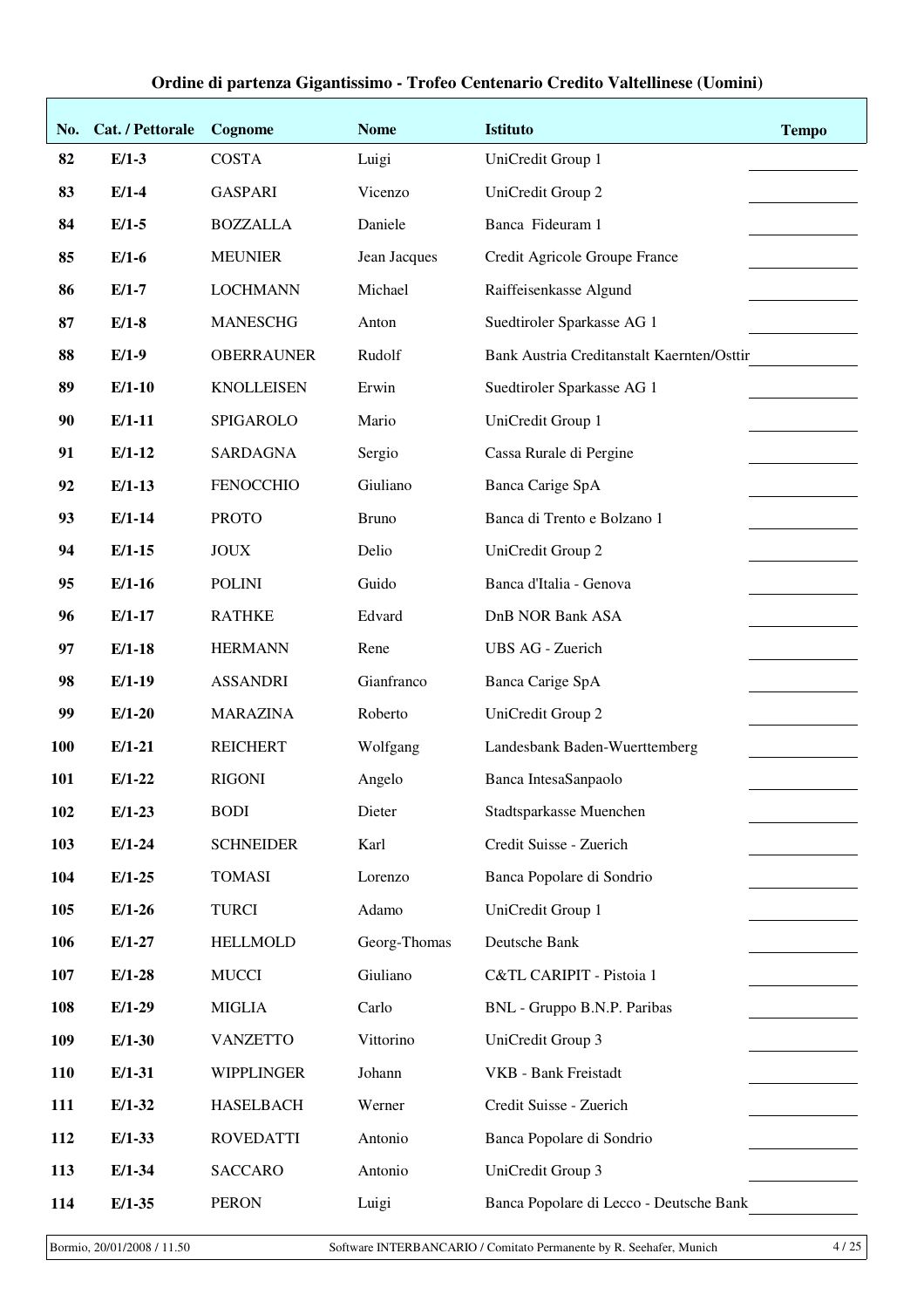| No. | Cat. / Pettorale | Cognome                | <b>Nome</b> | <b>Istituto</b>                            | <b>Tempo</b> |
|-----|------------------|------------------------|-------------|--------------------------------------------|--------------|
| 115 | $E/1-36$         | <b>TOZZI</b>           | Franco      | Banca Cassa Risparmio di Firenze           |              |
| 116 | $E/1-37$         | <b>MARTL</b>           | Walter      | Bank Austria Creditanstalt Kaernten/Osttir |              |
| 117 | $E/1-38$         | <b>PECHER</b>          | Leo         | Erste Bank der oesterr. Sparkassen AG      |              |
| 118 | $E/1-39$         | <b>CIPRIANI</b>        | Gabriele    | C&TL CARIPIT - Pistoia 1                   |              |
| 119 | $E/1-40$         | <b>PILSER</b>          | Dieter      | Raiffeisen - Landesbank Tirol AG           |              |
| 120 | $E/1-41$         | <b>GANDOLFI</b>        | Giuseppe    | C&TL CARIPIT - Pistoia 2                   |              |
| 121 | $E/1-42$         | <b>BRANCIA D'APRIC</b> | Francesco   | Banco di Napoli SpA                        |              |
| 122 | $E/1-43$         | <b>FELIX</b>           | Stefan      | Credit Suisse - Zuerich                    |              |
| 123 | $E/1-44$         | <b>TACCHINI</b>        | Mario       | Banca IntesaSanpaolo                       |              |
| 124 | $E/1-45$         | <b>JARC</b>            | Karel       | Nova Ljubljanska Banka - Ljubljana         |              |
| 125 | $E/1-46$         | <b>VENTURELLI</b>      | Fabrizio    | C&TL CARIPIT - Pistoia 1                   |              |
| 126 | $E/1-47$         | <b>DEVILLE</b>         | Raymond     | Credit Agricole Groupe France              |              |
| 127 | $E/1-48$         | <b>CAROBBI</b>         | Marcello    | C&TL CARIPIT - Pistoia 1                   |              |
| 128 | $E/1-49$         | <b>FURLANI</b>         | Renato      | Banca IntesaSanpaolo 2                     |              |
| 129 | $E/1-50$         | <b>CATTANEO</b>        | Pierluigi   | Banca IntesaSanpaolo                       |              |
| 130 | $E/1-51$         | <b>RUBAGOTTI</b>       | Giancarlo   | Banca IntesaSanpaolo                       |              |
| 131 | $E/1-52$         | <b>MAGI</b>            | Luciano     | Gruppo Banca Monte dei Paschi di Siena     |              |
| 132 | $E/1-53$         | <b>CALCAGNO</b>        | Giovanni    | Banca Carige SpA                           |              |
| 133 | $E/1-54$         | <b>BANDERALI</b>       | Augusto     | Banca Carige SpA                           |              |
| 134 | $E/1-55$         | <b>NIKOLIC</b>         | Mile        | Banka Celje D. D.                          |              |
| 135 | $E/1-56$         | SPIELVOGEL             | Werner      | Bank Austria Creditanstalt Kaernten/Osttir |              |
| 136 | $E/1-57$         | <b>BARBERIS</b>        | Mauro       | Banca Fideuram 1                           |              |
| 137 | $E/1-58$         | <b>BONAUGURO</b>       | Rino        | Gruppo Credito Valtellinese                |              |
| 138 | $E/1-59$         | <b>BATTISTOLI</b>      | Augusto     | Gruppo Banca Popolare di Verona e Nov.     |              |
| 139 | $E/1-60$         | <b>FIORI</b>           | Giovanni    | UniCredit Group 2                          |              |
| 140 | $E/1-61$         | <b>GÄHR</b>            | Helmut      | Erste Bank der oesterr. Sparkassen AG      |              |
| 141 | $E/1-62$         | <b>KLINE</b>           | Danilo      | Nova Kreditna Banka - Maribor              |              |
| 142 | $E/1-63$         | <b>BEUTEL</b>          | Martin      | Sparkasse Zollernalb                       |              |
| 143 | $E/1-64$         | <b>MARTINI</b>         | Silvano     | Gruppo Banca Popolare di Verona e Nov.     |              |
| 144 | $E/1-65$         | <b>JACOB</b>           | Hans-Werner | Deutsche Bank                              |              |
| 145 | $E/1-66$         | ZIMMERMANN             | Josef       | Hypo Tirol Bank AG                         |              |
| 146 | $E/1-67$         | <b>KOLSTAD</b>         | Dag         | DnB NOR Bank ASA                           |              |
| 147 | $E/1-68$         | <b>POLLACCI</b>        | Mario       | Gruppo Banca Popolare di Verona e Nov.     |              |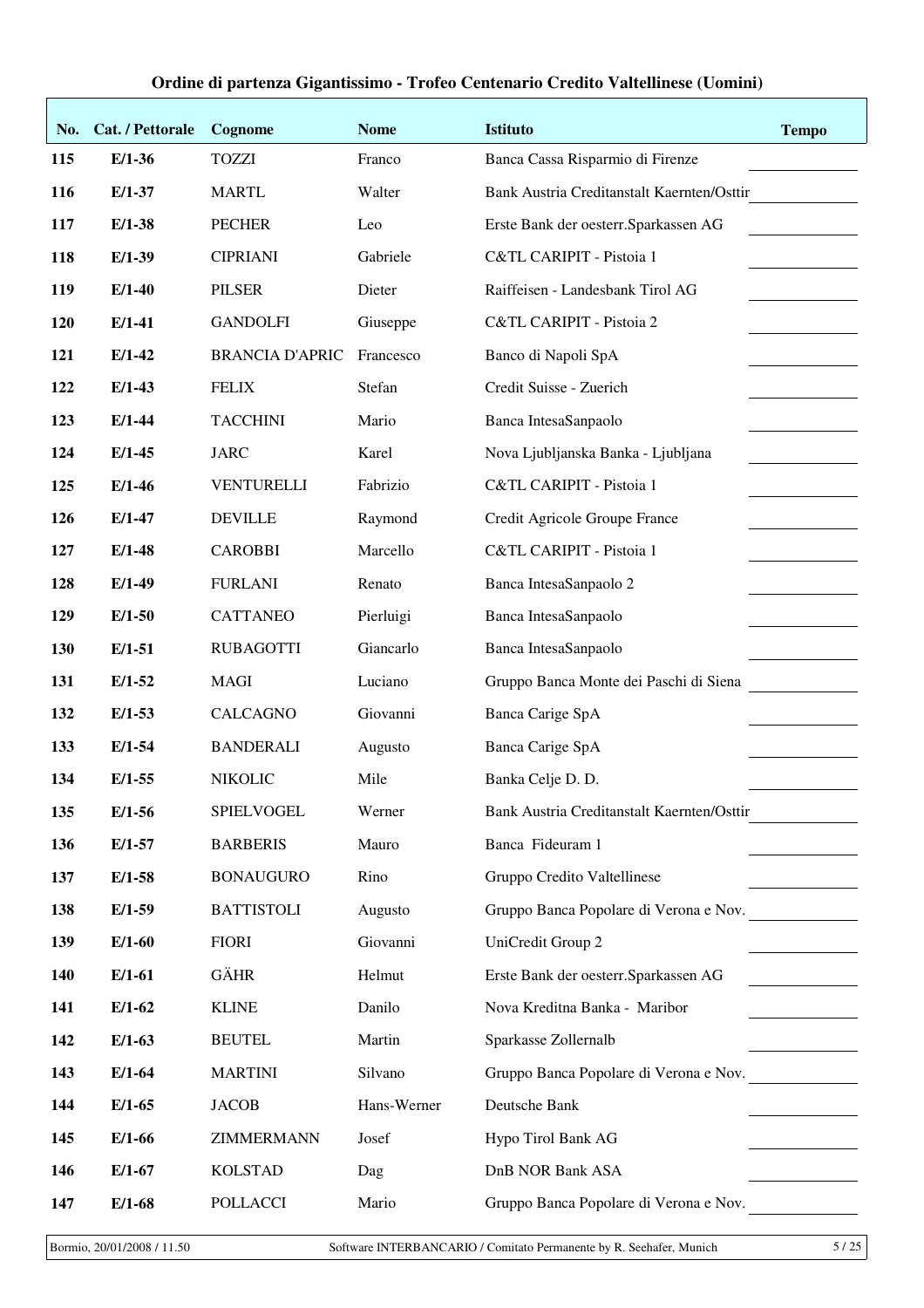| No. | Cat. / Pettorale | Cognome              | <b>Nome</b>  | <b>Istituto</b>                         | <b>Tempo</b> |
|-----|------------------|----------------------|--------------|-----------------------------------------|--------------|
| 148 | $E/1-69$         | <b>PAOLUCCI</b>      | Marcello     | <b>Banca Toscana</b>                    |              |
| 149 | $D/2-1$          | <b>DESFONDS</b>      | Alain        | Credit Agricole Groupe France           |              |
| 150 | $D/2-2$          | <b>GABATHULER</b>    | Rico         | UBS AG - Zuerich                        |              |
| 151 | $D/2-3$          | <b>SCHAEFER</b>      | Werner       | LGT Bank in Liechtenstein AG            |              |
| 152 | $D/2-4$          | <b>INVERNIZZI</b>    | Lavinio      | <b>UBI Banca Gruppo 1</b>               |              |
| 153 | $D/2-5$          | <b>SCHOTT</b>        | Rudi         | HypoVereinsbank 1 - UniCredit Group -   |              |
| 154 | $D/2-6$          | <b>MARTI</b>         | Werner       | Julius Baer - Zuerich                   |              |
| 155 | $D/2-7$          | <b>ENGENSTEINER</b>  | Erwin        | Sparkasse Schwaz AG                     |              |
| 156 | $D/2-8$          | <b>CRIMELLA</b>      | Edoardo      | Banca Popolare di Lecco - Deutsche Bank |              |
| 157 | $D/2-9$          | <b>PINCIGHER</b>     | Sergio       | Cassa Rurale di Pergine                 |              |
| 158 | $D/2-10$         | <b>PESJAK</b>        | <b>Boris</b> | Factor Banka - Ljubljana                |              |
| 159 | $D/2-11$         | <b>FELLNER</b>       | Hermann      | Stadtsparkasse Muenchen                 |              |
| 160 | $D/2-12$         | <b>OFER</b>          | Rudolf       | Tiroler Sparkasse Bank AG               |              |
| 161 | $D/2-13$         | <b>WALLNER</b>       | Peter        | Raiffeisen - Landesbank Tirol AG        |              |
| 162 | $D/2-14$         | <b>MATHIEU</b>       | Robert       | Credit Suisse - Zuerich                 |              |
| 163 | $D/2-15$         | <b>FISCHER</b>       | Rudolf       | Julius Baer - Zuerich                   |              |
| 164 | $D/2-16$         | <b>SCHIAVINA</b>     | Giuseppe     | Banca Popolare di Lecco - Deutsche Bank |              |
| 165 | $D/2-17$         | <b>MATHIEU</b>       | Nuotcla      | Credit Suisse - Zuerich                 |              |
| 166 | $D/2-18$         | <b>KLINGENSCHMID</b> | Walter       | Raiffeisen - Landesbank Tirol AG        |              |
| 167 | $D/2-19$         | DE MONTI             | Mario        | Suedtiroler Sparkasse AG 1              |              |
| 168 | $D/2-20$         | <b>MORANDI</b>       | Angelo       | Credit Suisse - Zuerich                 |              |
| 169 | $D/2-21$         | <b>ROSSI</b>         | Elio         | <b>UBI Banca Gruppo 1</b>               |              |
| 170 | $D/2-22$         | <b>OBEX</b>          | Christian    | Raiffeisen - Landesbank Tirol AG        |              |
| 171 | $D/2-23$         | <b>NEFFE</b>         | Wolfgang     | Raiffeisenbank St. Ruprecht/Raab        |              |
| 172 | $D/2-24$         | <b>SAVIN</b>         | Lorenzo      | Banca IntesaSanpaolo                    |              |
| 173 | $D/2-25$         | <b>BORIO</b>         | Dario        | UniCredit Group 1                       |              |
| 174 | $D/2-26$         | <b>GULLINO</b>       | Walter       | <b>UBI Banca Gruppo 1</b>               |              |
| 175 | $D/2-27$         | <b>NAVA</b>          | Giancarlo    | Banca Popolare di Lecco - Deutsche Bank |              |
| 176 | $D/2-28$         | <b>GUHL</b>          | Heini        | Credit Suisse - Zuerich                 |              |
| 177 | $D/2-29$         | <b>CANTONI</b>       | Sergio       | Gruppo Credito Valtellinese             |              |
| 178 | $D/2-30$         | <b>MARCHI</b>        | Sergio       | UniCredit Group 1                       |              |
| 179 | $D/2-31$         | <b>POSCH</b>         | Alfred       | Raiffeisen - Bausparkasse - Wien        |              |
| 180 | $D/2-32$         | <b>BIGOT</b>         | Gilberto     | Banca IntesaSanpaolo                    |              |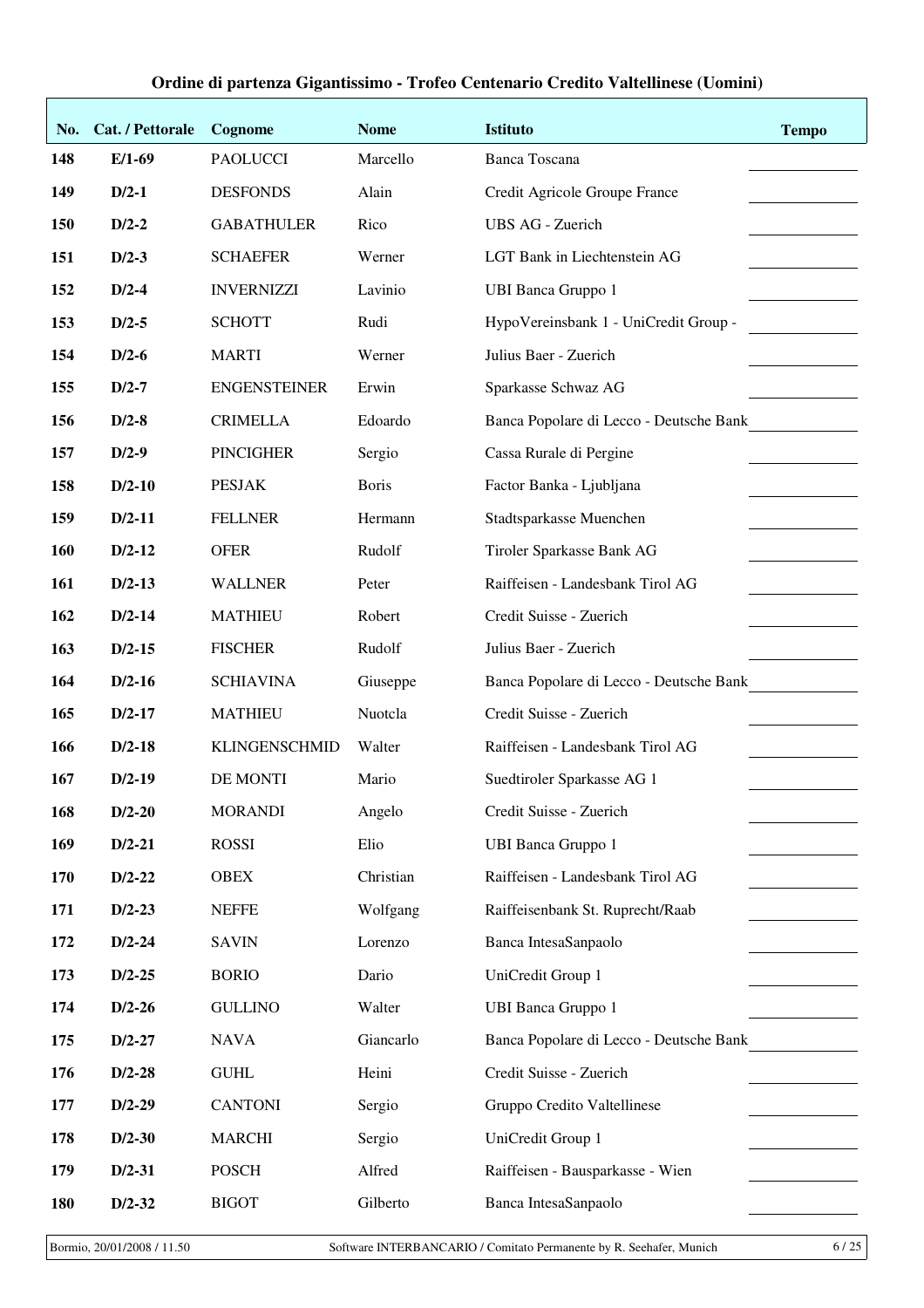| No.        | Cat. / Pettorale | Cognome          | <b>Nome</b> | <b>Istituto</b>                         | <b>Tempo</b> |
|------------|------------------|------------------|-------------|-----------------------------------------|--------------|
| 181        | $D/2 - 33$       | <b>HLADNIK</b>   | Henrik      | Nova Ljubljanska Banka - Ljubljana      |              |
| 182        | $D/2 - 34$       | <b>JALKANEN</b>  | Erkki       | Nordea 1                                |              |
| 183        | $D/2 - 35$       | <b>EGGER</b>     | Manfred     | <b>UBS AG - Zuerich</b>                 |              |
| 184        | $D/2-36$         | <b>DOLD</b>      | Ludwig      | HypoVereinsbank 1 - UniCredit Group -   |              |
| 185        | $D/2 - 37$       | <b>VERDI</b>     | Giancarlo   | Banca Popolare di Vicenza               |              |
| 186        | $D/2-38$         | <b>SCHACHNER</b> | Ludwig      | BayernLB - Muenchen                     |              |
| 187        | $D/2-39$         | <b>DEMETZ</b>    | Gerhard     | Cassa Raiffeisen di Selva Gardena       |              |
| 188        | $D/2-40$         | <b>PIATTI</b>    | Piercarlo   | Banca Popolare di Lecco - Deutsche Bank |              |
| 189        | $D/2-41$         | <b>ROSSI</b>     | Moreno      | Gruppo Banca Monte dei Paschi di Siena  |              |
| 190        | $D/2-42$         | <b>ROSSI</b>     | Fabio       | <b>Banca Toscana</b>                    |              |
| 191        | $D/2-43$         | <b>BURLONE</b>   | Luigi       | Banca Popolare di Vicenza               |              |
| 192        | $D/2-44$         | <b>FABJAN</b>    | Livio       | Banca IntesaSanpaolo 2                  |              |
| 193        | $D/2-45$         | <b>SUSEC</b>     | Tone        | Nova Ljubljanska Banka - Ljubljana      |              |
| 194        | $D/2-46$         | <b>TESTA</b>     | Claudio     | Banca IntesaSanpaolo                    |              |
| 195        | $D/2-47$         | <b>GOLDONI</b>   | Velis       | UniCredit Group 2                       |              |
| 196        | $D/2-48$         | <b>AONDIO</b>    | Dorino      | <b>Bank Vontobel AG</b>                 |              |
| 197        | $D/2-49$         | <b>BERGER</b>    | Robert      | Generali Bank                           |              |
| 198        | $D/2-50$         | <b>FORTI</b>     | Alberto     | <b>Banca Toscana</b>                    |              |
| 199        | $D/2-51$         | <b>BARDELLA</b>  | Alvise      | Banca Popolare di Lecco - Deutsche Bank |              |
| <b>200</b> | $D/2-52$         | <b>RAMM</b>      | Willi       | Hypo Real Estate Bank AG Germany        |              |
| 201        | $D/2 - 53$       | <b>MILANI</b>    | Carlo       | Cassa di Risparmio di Padova e Rovigo   |              |
| 202        | $D/2-54$         | <b>BIANCHI</b>   | Ettore      | <b>UBI Banca Gruppo 1</b>               |              |
| 203        | $D/2 - 55$       | <b>TARQUINI</b>  | Giorgio     | Banca IntesaSanpaolo                    |              |
| 204        | $D/2-56$         | <b>LARENTIS</b>  | Willi       | Banca di Trento e Bolzano 1             |              |
| 205        | $D/2-57$         | <b>OLLIVIER</b>  | Silvano     | UniCredit Group 1                       |              |
| 206        | $D/2-58$         | <b>BERRETH</b>   | Thomas      | Landesbank Baden-Wuerttemberg           |              |
| 207        | $D/2-59$         | <b>NENCIONI</b>  | Walter      | Gruppo Banca Monte dei Paschi di Siena  |              |
| 208        | $D/2-60$         | <b>PONCINI</b>   | Fabrizio    | Banca Fideuram 1                        |              |
| 209        | $D/2-61$         | <b>KERN</b>      | Aleksander  | <b>SKB</b>                              |              |
| 210        | $D/2-62$         | <b>MARINO</b>    | Edoardo     | Suedtiroler Sparkasse AG 1              |              |
| 211        | $D/2-63$         | <b>CERNUSCHI</b> | Alberto     | UniCredit Group 1                       |              |
| 212        | $D/2-64$         | <b>MARIETTI</b>  | Renato      | Banca IntesaSanpaolo 2                  |              |
| 213        | $D/2-65$         | <b>SCHWEIZER</b> | Werner      | UBS AG - Zuerich                        |              |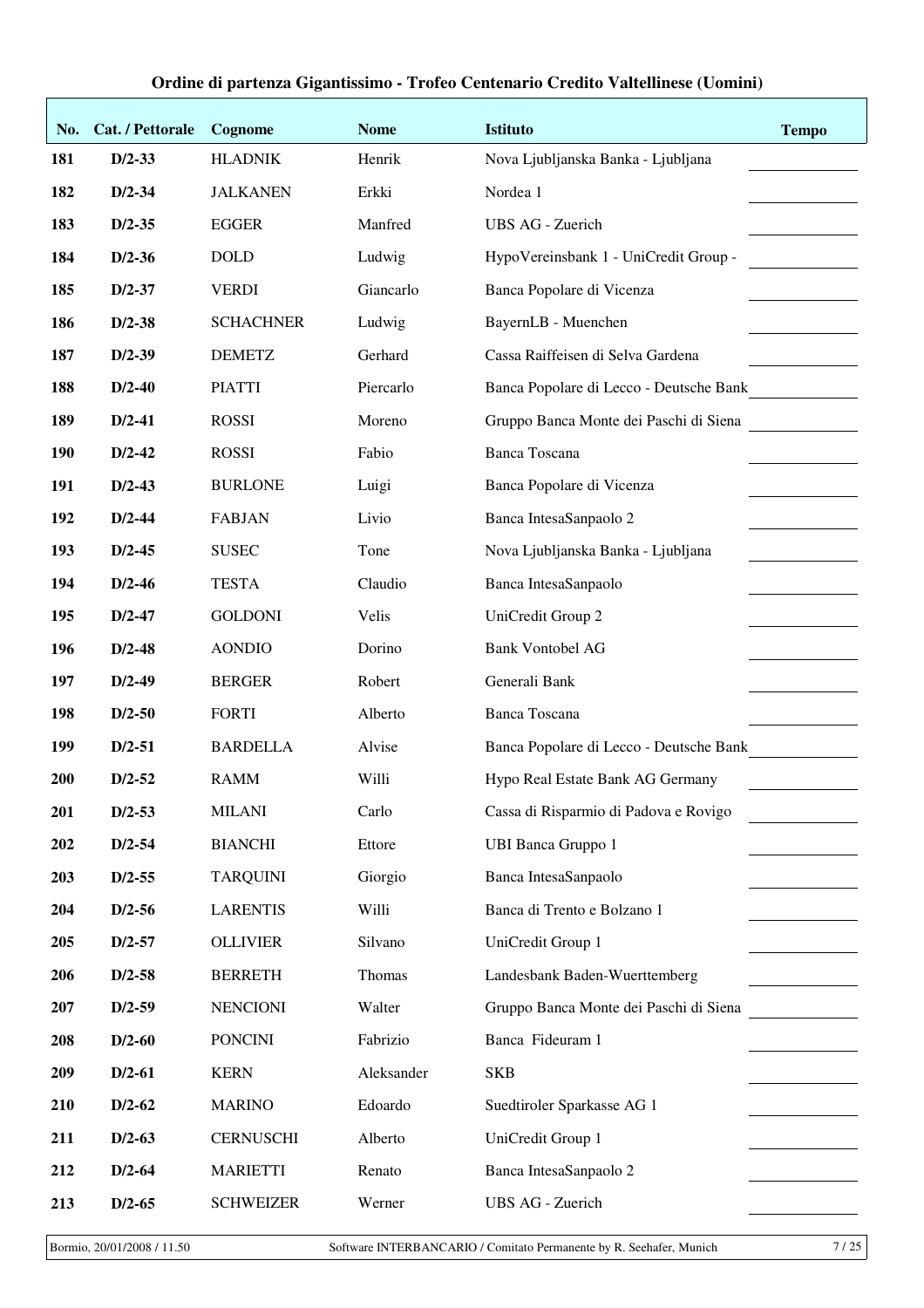| No. | Cat. / Pettorale | Cognome           | <b>Nome</b> | <b>Istituto</b>                            | <b>Tempo</b> |
|-----|------------------|-------------------|-------------|--------------------------------------------|--------------|
| 214 | $D/2-66$         | <b>AMMIRATI</b>   | Giancarlo   | Banca Popolare di Lanciano e Sulmona       |              |
| 215 | $D/2-67$         | <b>MORICONI</b>   | Cesare      | <b>Banca Toscana</b>                       |              |
| 216 | $D/2-68$         | CAPO              | Vanni       | C&TL CARIPIT - Pistoia 1                   |              |
| 217 | $D/2-69$         | <b>ROSSI</b>      | Vasco       | Gruppo Banca Monte dei Paschi di Siena     |              |
| 218 | $D/2-70$         | <b>BERGONZINI</b> | Giorgio     | UniCredit Group 2                          |              |
| 219 | $D/2 - 71$       | <b>KLIMOVS</b>    | Valentins   | Hansabank AS                               |              |
| 220 | $D/2-72$         | <b>ALESSI</b>     | Dante       | Banca Popolare di Sondrio                  |              |
| 221 | $D/2-73$         | <b>NEGRI</b>      | Luigino     | Banca Popolare di Sondrio                  |              |
| 222 | $D/2 - 74$       | <b>HEINL</b>      | Gernot      | <b>Investitionsbank Berlin</b>             |              |
| 223 | $D/2 - 75$       | DE VITA           | Giorgio     | C&TL CARIPIT - Pistoia 1                   |              |
| 224 | $D/2-76$         | <b>HOLAUS</b>     | Peter       | Bank fuer Tirol und Vorarlberg AG          |              |
| 225 | $D/2 - 77$       | <b>STRAHM</b>     | Richard     | <b>UBS AG - Zuerich</b>                    |              |
| 226 | $D/2-78$         | ZGRAGGEN          | Alex        | Credit Suisse - Lausanne                   |              |
| 227 | $D/2-79$         | <b>MOSCA</b>      | Paolo       | UniCredit Group 2                          |              |
| 228 | $D/2-80$         | <b>HENSEL</b>     | Guenther    | HypoVereinsbank 1 - UniCredit Group -      |              |
| 229 | $D/2-81$         | <b>GIRARDI</b>    | Lucillo     | Gruppo Banca Monte dei Paschi di Siena     |              |
| 230 | $D/2-82$         | <b>WUERMLI</b>    | Alwin       | Schweizerische Nationalbank                |              |
| 231 | $D/2-83$         | <b>MAVRIC</b>     | Darko       | Nova Kreditna Banka - Maribor              |              |
| 232 | $D/2 - 84$       | <b>SEDITA</b>     | Michele     | Banca Network Investimenti                 |              |
| 233 | $D/1-1$          | <b>WALCH</b>      | Manfred     | Raiffeisenbank Reutte                      |              |
| 234 | $D/1-2$          | <b>FLAUTNER</b>   | Gerhard     | VKB - Bank Freistadt                       |              |
| 235 | $D/1-3$          | <b>BAIO</b>       | Massimo     | Banca Popolare di Lecco - Deutsche Bank    |              |
| 236 | $D/1-4$          | <b>FRAU</b>       | Giampaolo   | Banca Popolare di Vicenza                  |              |
| 237 | $D/1-5$          | <b>FALKNER</b>    | Erich       | Tiroler Sparkasse Bank AG                  |              |
| 238 | $D/1-6$          | <b>VITALI</b>     | Ivan        | <b>Allianz Bank</b>                        |              |
| 239 | $D/1-7$          | <b>BOESCH</b>     | Fritz       | <b>UBS AG - Zuerich</b>                    |              |
| 240 | $D/1-8$          | <b>RUETZ</b>      | Martin      | Tiroler Sparkasse Bank AG                  |              |
| 241 | $D/1-9$          | <b>HEFTI</b>      | Kaspar      | Credit Suisse - Zuerich                    |              |
| 242 | $D/1-10$         | <b>BONATI</b>     | Fabrizio    | Banca IntesaSanpaolo                       |              |
| 243 | $D/1-11$         | <b>SABBADINI</b>  | Mario       | Banca IntesaSanpaolo                       |              |
| 244 | $D/1-12$         | <b>ROFFLER</b>    | Anton       | Graubuendner Kantonalbank - Chur           |              |
| 245 | $D/1-13$         | <b>WIRTITSCH</b>  | Peter       | Bank Austria Creditanstalt Kaernten/Osttir |              |
| 246 | $D/1-14$         | <b>MENEGHINI</b>  | Claudio     | UniCredit Group 1                          |              |

Bormio, 20/01/2008 / 11.50 Software INTERBANCARIO / Comitato Permanente by R. Seehafer, Munich 8 / 25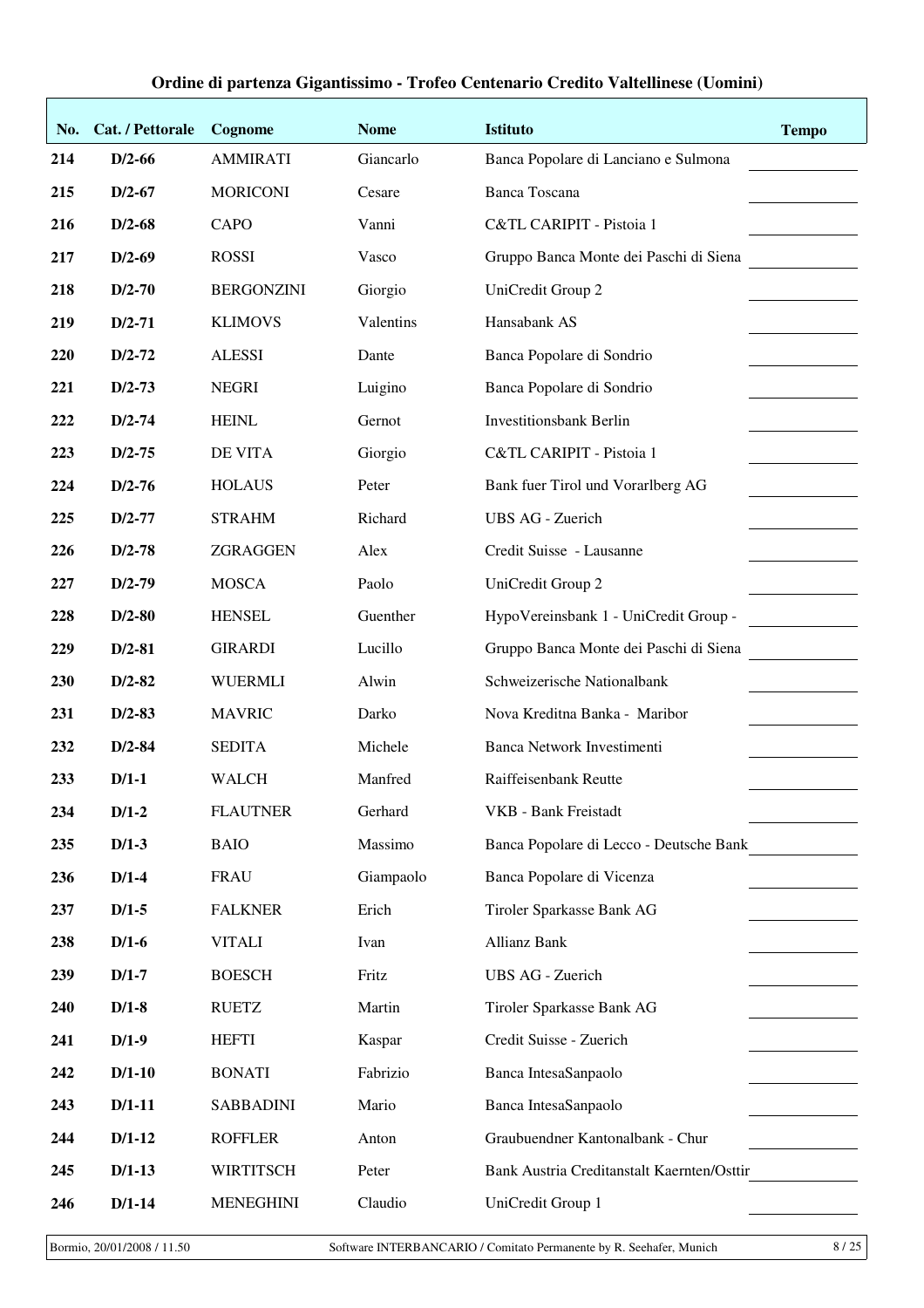| No. | Cat. / Pettorale | Cognome            | <b>Nome</b>  | <b>Istituto</b>                         | <b>Tempo</b> |
|-----|------------------|--------------------|--------------|-----------------------------------------|--------------|
| 247 | $D/1-15$         | <b>ZANETTIN</b>    | Antonio      | Banca Popolare di Vicenza               |              |
| 248 | $D/1-16$         | <b>HAIDER</b>      | Martin       | Hypo Tirol Bank AG                      |              |
| 249 | $D/1-17$         | <b>BERGAMELLI</b>  | Gianpietro   | Banca IntesaSanpaolo                    |              |
| 250 | $D/1-18$         | <b>CORBELLA</b>    | Piero        | UniCredit Group 1                       |              |
| 251 | $D/1-19$         | <b>STAUDACHER</b>  | Klaus        | Hypo Tirol Bank AG                      |              |
| 252 | $D/1-20$         | <b>SEMPERBONI</b>  | Gian Maria   | Gruppo Banca Monte dei Paschi di Siena  |              |
| 253 | $D/1-21$         | <b>DAPFER</b>      | Hans         | Sparkasse Bad Toelz-Wolfratshausen      |              |
| 254 | $D/1-22$         | <b>BUCK</b>        | Hubert       | Kreissparkasse Ravensburg               |              |
| 255 | $D/1-23$         | <b>HAVNERAAS</b>   | <b>Brede</b> | Nordea 1                                |              |
| 256 | $D/1-24$         | <b>ROSEANO</b>     | Danilo       | BNL - Gruppo B.N.P. Paribas             |              |
| 257 | $D/1-25$         | <b>SERMATTEI</b>   | Fabrizio     | UniCredit Group 1                       |              |
| 258 | $D/1-26$         | <b>SINGER</b>      | Bernhard     | Raiffeisenbank Reutte                   |              |
| 259 | $D/1-27$         | <b>KLAMMER</b>     | Oswald       | Suedtiroler Sparkasse AG 1              |              |
| 260 | $D/1-28$         | <b>REINSTADLER</b> | Werner       | Bausparkasse Wuestenrot AG Tirol        |              |
| 261 | $D/1-29$         | <b>DUSS</b>        | Fredy        | Julius Baer - Zuerich                   |              |
| 262 | $D/1-30$         | <b>GREIF</b>       | Bertram      | Deutsche Bank                           |              |
| 263 | $D/1-31$         | <b>LAZAR</b>       | Jani         | Nova Ljubljanska Banka - Ljubljana      |              |
| 264 | $D/1-32$         | <b>FERTL</b>       | Peter        | Oesterreichische Nationalbank           |              |
| 265 | $D/1-33$         | <b>GRAF</b>        | Walter       | Credit Suisse - Zuerich                 |              |
| 266 | $D/1-34$         | <b>CORTI</b>       | Massimo      | Banca Popolare di Lecco - Deutsche Bank |              |
| 267 | $D/1-35$         | <b>MAYR</b>        | Paul         | Suedtiroler Sparkasse AG 1              |              |
| 268 | $D/1-36$         | <b>BONZANZINI</b>  | Franco       | Banca IntesaSanpaolo                    |              |
| 269 | $D/1-37$         | <b>PASINETTI</b>   | Claudio      | UniCredit Group 2                       |              |
| 270 | $D/1-38$         | <b>OTOREPEC</b>    | Mitja        | Factor Banka - Ljubljana                |              |
| 271 | $D/1-39$         | <b>MARCHI</b>      | Roberto      | Gruppo Banca Monte dei Paschi di Siena  |              |
| 272 | $D/1-40$         | <b>KESSLER</b>     | Peter        | Suedtiroler Sparkasse AG 1              |              |
| 273 | $D/1-41$         | <b>MAINA</b>       | Giuseppe     | Banca IntesaSanpaolo 2                  |              |
| 274 | $D/1-42$         | <b>GATTERER</b>    | Erich        | Suedtiroler Volksbank - Brixen          |              |
| 275 | $D/1-43$         | <b>LARSEN</b>      | Tom          | DnB NOR Bank ASA                        |              |
| 276 | $D/1-44$         | <b>VALLARINO</b>   | Antonio      | Banca Fideuram 1                        |              |
| 277 | $D/1-45$         | COTTO              | Gianni       | Banca Fideuram 1                        |              |
| 278 | $D/1-46$         | <b>PRAT</b>        | Jean Luc     | Credit Agricole Groupe France           |              |
| 279 | $D/1-47$         | <b>GIUNTOLI</b>    | Daniele      | Gruppo Banca Popolare di Verona e Nov.  |              |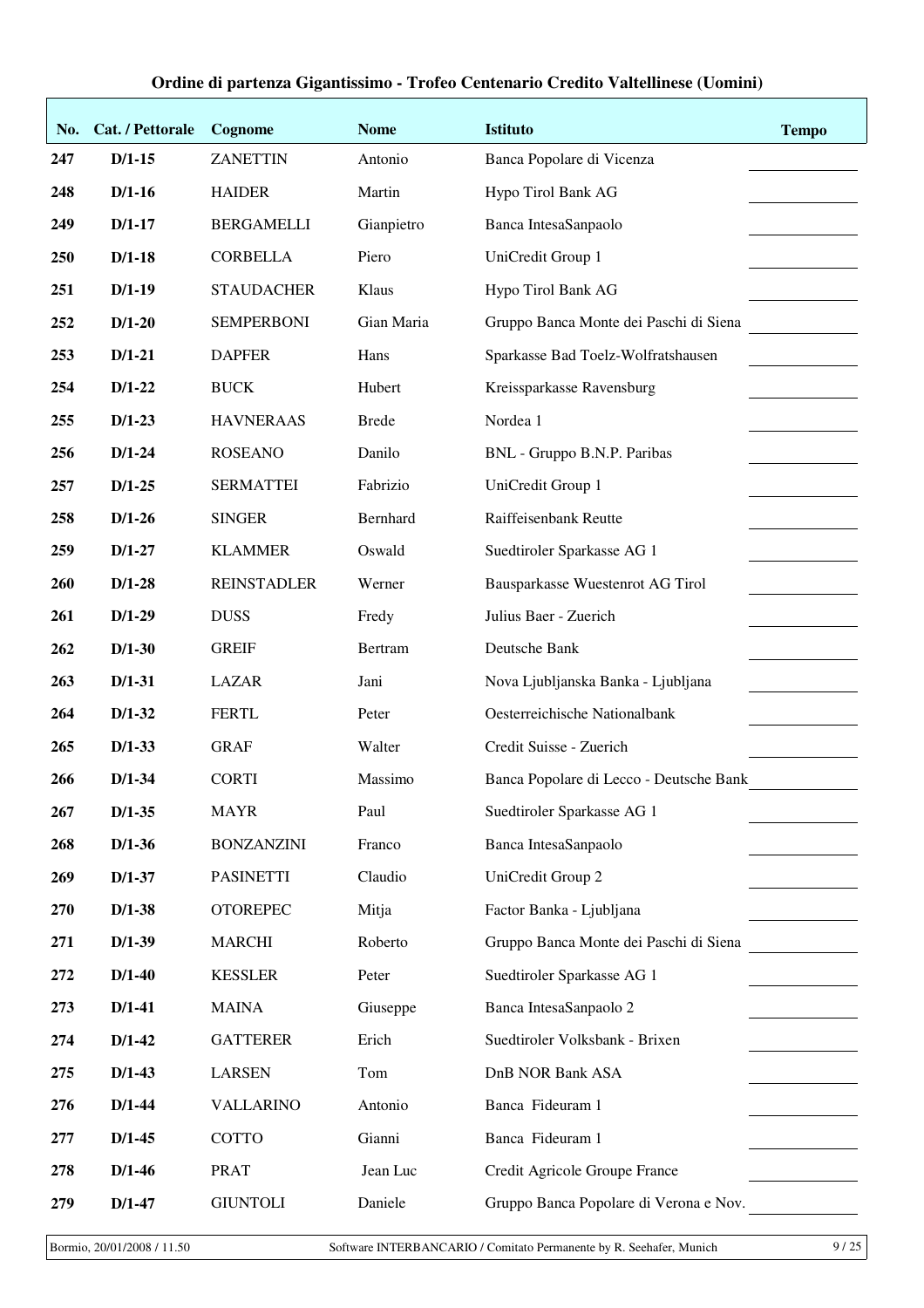| No. | Cat. / Pettorale | Cognome               | <b>Nome</b>  | <b>Istituto</b>                         | <b>Tempo</b> |
|-----|------------------|-----------------------|--------------|-----------------------------------------|--------------|
| 280 | $D/1-48$         | <b>SASSELLA</b>       | Roberto      | Gruppo Credito Valtellinese             |              |
| 281 | $D/1-49$         | <b>LARCHER</b>        | Wolfgang     | HypoVereinsbank 1 - UniCredit Group -   |              |
| 282 | $D/1-50$         | CANTARELLO            | Mauro        | Cassa di Risparmio di Padova e Rovigo   |              |
| 283 | $D/1-51$         | <b>NANO</b>           | Roberto      | UniCredit Group 2                       |              |
| 284 | $D/1-52$         | <b>KELLER</b>         | Steffen      | Wuestenrot Bausparkasse Leonberg        |              |
| 285 | $D/1-53$         | <b>RAMBOL</b>         | Jan Olav     | Nordea 1                                |              |
| 286 | $D/1-54$         | <b>SCHMID</b>         | Hannes       | Raiffeisen - Landesbank Tirol AG        |              |
| 287 | $D/1-55$         | <b>CENSINI</b>        | Vittorio     | Banca Fideuram 1                        |              |
| 288 | $D/1-56$         | <b>LAURENZI</b>       | Alfio        | <b>Banca Toscana</b>                    |              |
| 289 | $D/1-57$         | <b>MARIETTA ALEIN</b> | Mauro        | Cassa di Risparmio Parma e Piacenza     |              |
| 290 | $D/1-58$         | <b>FUMAGALLI</b>      | Fulvio       | Banca Popolare di Lecco - Deutsche Bank |              |
| 291 | $D/1-59$         | <b>EHRLER</b>         | Armin        | Schweizerische Nationalbank             |              |
| 292 | $D/1-60$         | <b>BISCHOFF</b>       | Stephan      | Raiffeisen Schweiz                      |              |
| 293 | $D/1-61$         | <b>SEEBACHER</b>      | Richard      | Suedtiroler Sparkasse AG 1              |              |
| 294 | $D/1-62$         | <b>STANONIK</b>       | <b>Stane</b> | Nova Ljubljanska Banka - Ljubljana      |              |
| 295 | $D/1-63$         | <b>VENTURINI</b>      | Antonio      | UniCredit Group 2                       |              |
| 296 | $D/1-64$         | <b>ZANON</b>          | Werner       | Sparkasse Schwaz AG                     |              |
| 297 | $D/1-65$         | <b>WYSS</b>           | Martin       | <b>UBS AG - Zuerich</b>                 |              |
| 298 | $D/1-66$         | <b>ZUCCARO</b>        | Onofrio      | Banca IntesaSanpaolo 2                  |              |
| 299 | $D/1-67$         | <b>FINNERN</b>        | Hans         | Credit Suisse - Zuerich                 |              |
| 300 | $D/1-68$         | <b>BETTENZANA</b>     | Piervittorio | <b>UBI Banca Gruppo 1</b>               |              |
| 301 | $D/1-69$         | <b>JERAS</b>          | Janez        | Abanka Ljubljana D. D.                  |              |
| 302 | $D/1-70$         | <b>ODEGARD</b>        | Olav         | Nordea 2                                |              |
| 303 | $D/1-71$         | <b>AUBRY</b>          | Thierry      | <b>UBS AG - Zuerich</b>                 |              |
| 304 | $D/1-72$         | <b>COTELLA</b>        | Massimo      | SGSS                                    |              |
| 305 | $D/1-73$         | <b>GREDLER</b>        | Stefan       | Raiffeisenbank Mayrhofen                |              |
| 306 | $D/1-74$         | <b>DANIEL</b>         | Jean Marc    | Credit Agricole Groupe France           |              |
| 307 | $D/1-75$         | <b>FABBRI</b>         | Piergiorgio  | Banca Fideuram 1                        |              |
| 308 | $D/1-76$         | <b>BARBAINI</b>       | Giuseppe     | Banca IntesaSanpaolo 2                  |              |
| 309 | $D/1-77$         | PIERGALLINI           | Andrea       | UniCredit Group 2                       |              |
| 310 | $D/1-78$         | <b>GLAVAN</b>         | Stane        | Factor Banka - Ljubljana                |              |
| 311 | $D/1-79$         | <b>ATTENEDER</b>      | Alfred       | VKB - Bank Freistadt                    |              |
| 312 | $D/1-80$         | <b>ROZMAN</b>         | Primoz       | Nova Ljubljanska Banka - Ljubljana      |              |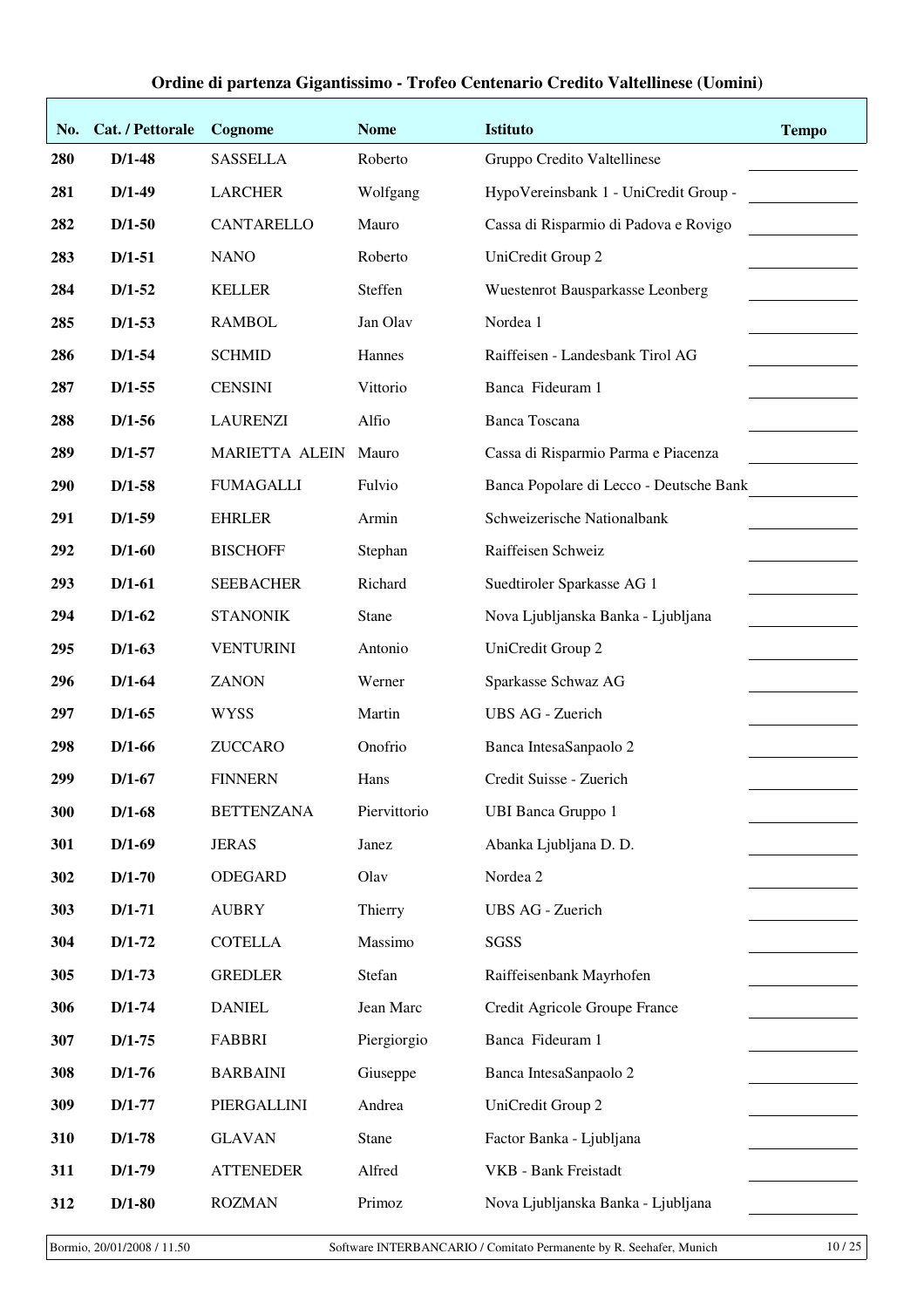| No. | Cat. / Pettorale | Cognome           | <b>Nome</b>  | <b>Istituto</b>                            | <b>Tempo</b> |
|-----|------------------|-------------------|--------------|--------------------------------------------|--------------|
| 313 | $D/1-81$         | <b>BARBARANI</b>  | Alessandro   | C&TL CARIPIT - Pistoia 1                   |              |
| 314 | $D/1-82$         | <b>TEBALDI</b>    | Sergio       | <b>Banca Popolare Lecchese</b>             |              |
| 315 | $D/1-83$         | <b>IMBODEN</b>    | <b>Bruno</b> | UBS AG - Zuerich                           |              |
| 316 | $D/1-84$         | <b>MIKLAVCIC</b>  | <b>Boris</b> | Factor Banka - Ljubljana                   |              |
| 317 | $D/1-85$         | <b>MONTEVERDI</b> | Marco        | <b>UBI Banca Gruppo 1</b>                  |              |
| 318 | $D/1-86$         | <b>BARBOLINI</b>  | Giorgio      | Banca Popolare Emilia Romagna              |              |
| 319 | $D/1-87$         | <b>ROSSI</b>      | Lorenzo      | Banca Popolare di Vicenza                  |              |
| 320 | $D/1-88$         | <b>SARGENTONI</b> | Marco        | Gruppo Banca Monte dei Paschi di Siena     |              |
| 321 | $D/1-89$         | <b>ANDRESEN</b>   | Jan Henrik   | Nordea 1                                   |              |
| 322 | $D/1-90$         | <b>NEMEC</b>      | Zoran        | Bankart Nova Ljubljanska Banka             |              |
| 323 | $D/1-91$         | <b>SPINELLI</b>   | Pietro       | UniCredit Group 1                          |              |
| 324 | $D/1-92$         | <b>SACCHI</b>     | Cesare       | Credito Emiliano SpA                       |              |
| 325 | $D/1-93$         | <b>BERGESEN</b>   | Jan-Erik     | <b>DnB NOR Bank ASA</b>                    |              |
| 326 | $D/1-94$         | <b>MENNEL</b>     | Peter        | Sparkasse Bregenz Bank AG                  |              |
| 327 | $D/1-95$         | <b>WAHLMAN</b>    | Max          | Nordea 1                                   |              |
| 328 | $D/1-96$         | <b>STAMPFER</b>   | Bernie       | Deutsche Bank                              |              |
| 329 | $D/1-97$         | <b>SCHIEVE</b>    | Øystein      | <b>DnB NOR Bank ASA</b>                    |              |
| 330 | $D/1-98$         | <b>SACHS</b>      | Uwe          | <b>Investitionsbank Berlin</b>             |              |
| 331 | $D/1-99$         | <b>TETAUER</b>    | Jens         | Bank Austria Creditanstalt Kaernten/Osttir |              |
| 332 | $D/1-100$        | <b>NEUMEIER</b>   | Sepp         | HypoVereinsbank 1 - UniCredit Group -      |              |
| 333 | $C/2-1$          | <b>SPOERRI</b>    | Werner       | Raiffeisen Schweiz                         |              |
| 334 | $C/2-2$          | <b>GOMIG</b>      | Johannes     | Raiffeisenbank Reutte                      |              |
| 335 | $C/2-3$          | <b>HOTTER</b>     | Hansjoerg    | Raiffeisenbank Mayrhofen                   |              |
| 336 | $C/2-4$          | <b>GARLANDA</b>   | Paolo        | UniCredit Group 1                          |              |
| 337 | $C/2-5$          | <b>GSTINIG</b>    | Herbert      | Erste Bank der oesterr. Sparkassen AG      |              |
| 338 | $C/2-6$          | ZANGA             | Stefano      | <b>UBI Banca Gruppo 1</b>                  |              |
| 339 | $C/2-7$          | <b>GAPP</b>       | Manfred      | Raiffeisen - Landesbank Tirol AG           |              |
| 340 | $C/2-8$          | <b>KOTZ</b>       | Hubert       | Raiffeisenbank Tannheimertal               |              |
| 341 | $C/2-9$          | <b>NAGILLER</b>   | Hermann      | Sparkasse Schwaz AG                        |              |
| 342 | $C/2-10$         | <b>CASUTT</b>     | Gabriel      | Raiffeisen Schweiz                         |              |
| 343 | $C/2-11$         | <b>TISCH</b>      | Georg        | BayernLB - Muenchen                        |              |
| 344 | $C/2-12$         | <b>LAVNICK</b>    | Paul         | Erste Bank der oesterr. Sparkassen AG      |              |
| 345 | $C/2-13$         | <b>BLASSNIG</b>   | Berthold     | Raiffeisenbank Defereggental               |              |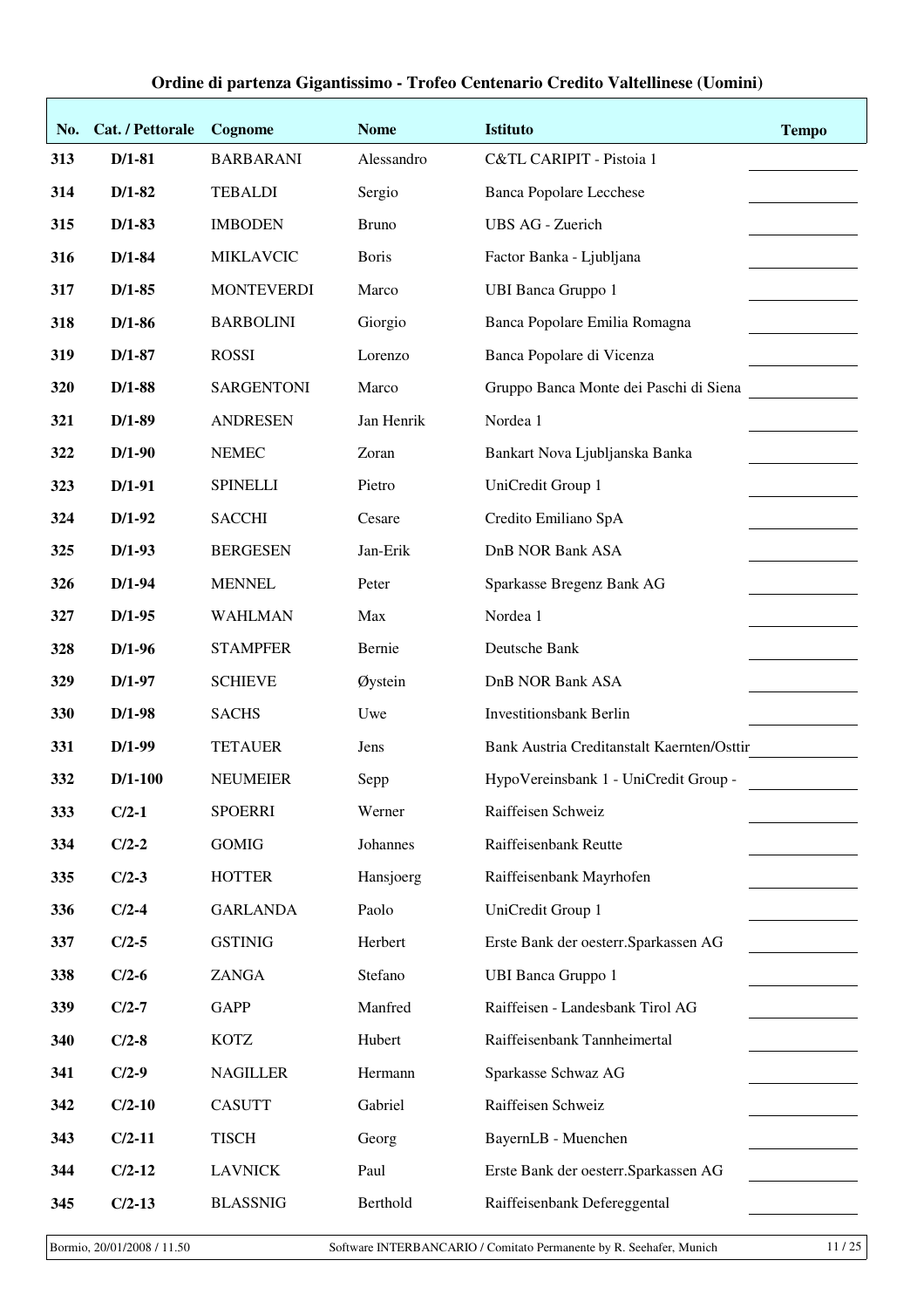| No. | Cat. / Pettorale | Cognome              | <b>Nome</b> | <b>Istituto</b>                        | <b>Tempo</b> |
|-----|------------------|----------------------|-------------|----------------------------------------|--------------|
| 346 | $C/2-14$         | <b>LECHNER</b>       | Helmut      | Raiffeisenbank Wattens                 |              |
| 347 | $C/2-15$         | <b>STEINER</b>       | Alois       | Sparkasse Kitzbuehel                   |              |
| 348 | $C/2-16$         | PFAFFENBICHLER       | Leo         | Salzburger Sparkasse Bank AG           |              |
| 349 | $C/2-17$         | <b>STURZENEGGER</b>  | Juerg       | Julius Baer - Zuerich                  |              |
| 350 | $C/2-18$         | <b>BOSSI</b>         | Joseph      | <b>State Street Bank GmbH</b>          |              |
| 351 | $C/2-19$         | <b>VINCO</b>         | Marco       | Banca Fideuram 2                       |              |
| 352 | $C/2-20$         | <b>HIRZINGER</b>     | Josef       | Raiffeisenbank Going                   |              |
| 353 | $C/2-21$         | <b>KOCAR</b>         | Robert      | Nova Ljubljanska Banka - Ljubljana     |              |
| 354 | $C/2-22$         | <b>SCHNUGG</b>       | Roland      | HypoVereinsbank 1 - UniCredit Group -  |              |
| 355 | $C/2-23$         | <b>SCHWINGHAMME</b>  | Markus      | Raiffeisen - Landesbank Tirol AG       |              |
| 356 | $C/2-24$         | <b>GOLL</b>          | Juergen     | Volksbank Esslingen                    |              |
| 357 | $C/2-25$         | <b>KLUG</b>          | Klaus       | HypoVereinsbank 1 - UniCredit Group -  |              |
| 358 | $C/2-26$         | <b>MARIOTTI</b>      | Michele     | Banca Fideuram 1                       |              |
| 359 | $C/2-27$         | <b>LERCHNER</b>      | Martin      | Suedtiroler Sparkasse AG 1             |              |
| 360 | $C/2-28$         | <b>SLAPNIK</b>       | Harry       | BayernLB - Muenchen                    |              |
| 361 | $C/2-29$         | <b>MINA</b>          | Mauro       | Cassa di Risparmio di Saluzzo          |              |
| 362 | $C/2-30$         | <b>SCHMIDT</b>       | Peter       | Schweizerische Nationalbank            |              |
| 363 | $C/2-31$         | <b>GINDROZ</b>       | Claude      | Banque Cantonal Vaudoise - Lausanne    |              |
| 364 | $C/2-32$         | <b>SCHREIBER</b>     | Alex        | HypoVereinsbank 1 - UniCredit Group -  |              |
| 365 | $C/2 - 33$       | <b>SCHRAMM</b>       | Helmut      | Suedtiroler Sparkasse AG 1             |              |
| 366 | $C/2-34$         | <b>KLINGENSCHMID</b> | Klaus       | Raiffeisen - Landesbank Tirol AG       |              |
| 367 | $C/2-35$         | <b>POGACAR</b>       | Roman       | <b>SKB</b>                             |              |
| 368 | $C/2-36$         | <b>POVIRK</b>        | Silvo       | <b>SKB</b>                             |              |
| 369 | $C/2-37$         | <b>FADINI</b>        | Tristano    | Banca Fideuram 1                       |              |
| 370 | $C/2-38$         | LANDSBERGER          | Ulrich      | BayernLB - Muenchen                    |              |
| 371 | $C/2-39$         | <b>PFATRISCH</b>     | Peter       | Sparkasse Bad Toelz-Wolfratshausen     |              |
| 372 | $C/2-40$         | <b>PERATHONER</b>    | Klaus       | Banca di Trento e Bolzano 1            |              |
| 373 | $C/2-41$         | <b>SCHWARZ</b>       | Hans-peter  | Landesbank Baden-Wuerttemberg          |              |
| 374 | $C/2-42$         | <b>FIDALE</b>        | Marco       | Banca IntesaSanpaolo                   |              |
| 375 | $C/2-43$         | <b>TONIOLO</b>       | Riccardo    | UniCredit Group 1                      |              |
| 376 | $C/2-44$         | <b>ROMIO</b>         | Filiberto   | Banca Popolare di Vicenza              |              |
| 377 | $C/2-45$         | <b>MOSONI</b>        | Dario Maria | Gruppo Banca Popolare di Verona e Nov. |              |
| 378 | $C/2-46$         | <b>ZIMA</b>          | Miro        | Nova Ljubljanska Banka - Ljubljana     |              |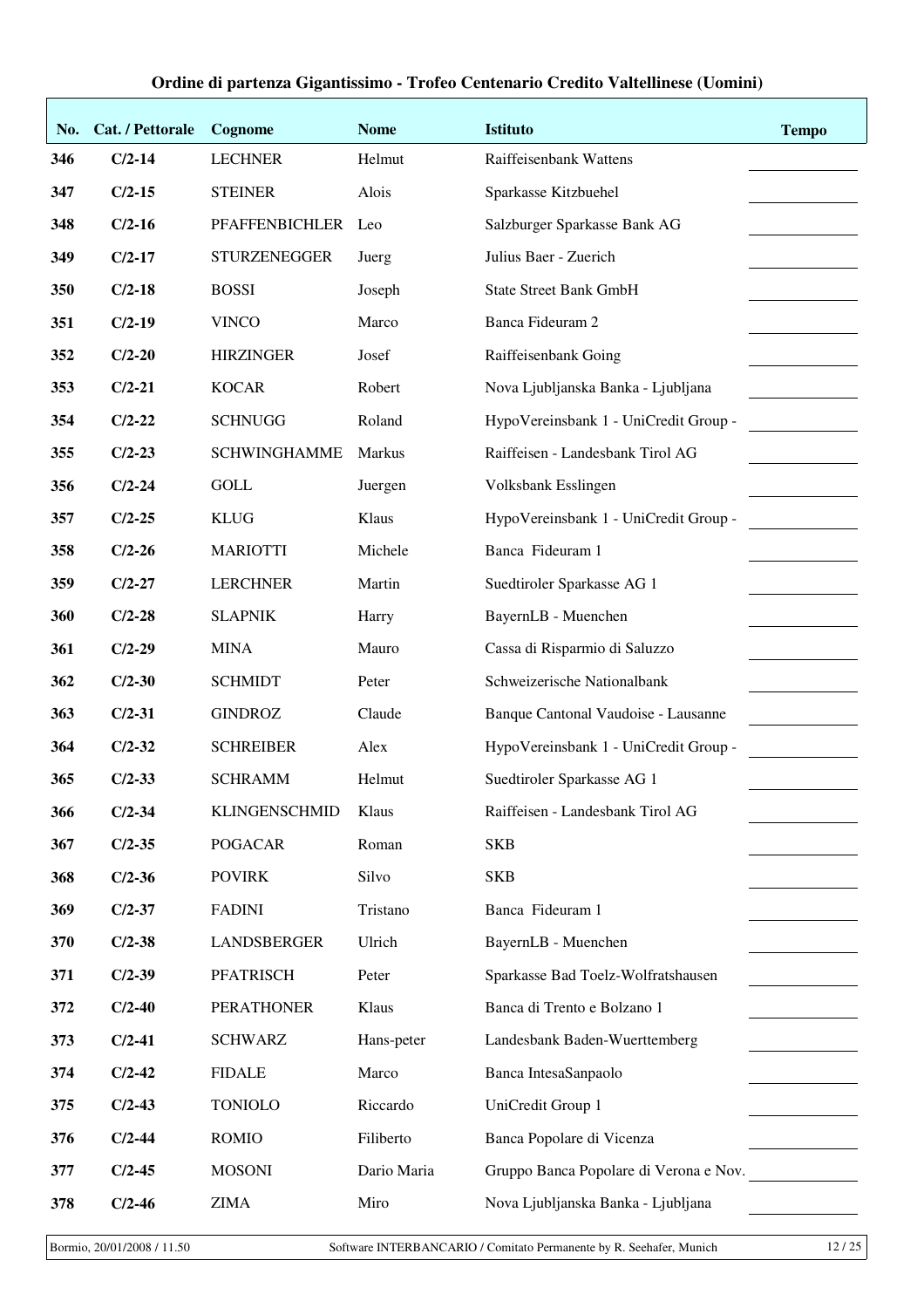| No. | Cat. / Pettorale | Cognome            | <b>Nome</b>    | <b>Istituto</b>                        | <b>Tempo</b> |
|-----|------------------|--------------------|----------------|----------------------------------------|--------------|
| 379 | $C/2-47$         | <b>PLANINSEC</b>   | Marko          | Nova Kreditna Banka - Maribor          |              |
| 380 | $C/2-48$         | <b>CAVICCHIOLI</b> | Claudio        | Gruppo Banca Monte dei Paschi di Siena |              |
| 381 | $C/2-49$         | <b>FEIKE</b>       | Claus          | HypoVereinsbank 2 - UniCredit Group -  |              |
| 382 | $C/2-50$         | <b>TAGLIAFERRO</b> | Maurizio       | Banca Fideuram 1                       |              |
| 383 | $C/2-51$         | <b>NEUNER</b>      | Egon           | Sparkasse Schwaz AG                    |              |
| 384 | $C/2-52$         | <b>VALSECCHI</b>   | Roberto        | Cassa di Risparmio Parma e Piacenza    |              |
| 385 | $C/2-53$         | <b>HOHENEGG</b>    | Markus         | Raiffeisenbank Ehrwald-Lermoos-Biberwi |              |
| 386 | $C/2-54$         | WEBER-V.D.HEYD     | Jürgen         | HypoVereinsbank 2 - UniCredit Group -  |              |
| 387 | $C/2-55$         | <b>PEZZO</b>       | Giovanni Paolo | Banca Fideuram 2                       |              |
| 388 | $C/2-56$         | <b>FORNO</b>       | Roland         | Suedtiroler Sparkasse AG 1             |              |
| 389 | $C/2-57$         | <b>MAZZA</b>       | Stefano        | UniCredit Group 1                      |              |
| 390 | $C/2-58$         | <b>ZAVRL</b>       | Tomaz          | Bankart Nova Ljubljanska Banka         |              |
| 391 | $C/2-59$         | <b>CASTELLO</b>    | Stefano        | Banca IntesaSanpaolo                   |              |
| 392 | $C/2-60$         | <b>BECKER</b>      | Martin         | Landesbank Baden-Wuerttemberg          |              |
| 393 | $C/2-61$         | <b>ZANINI</b>      | Roberto        | <b>UBI Banca Gruppo 1</b>              |              |
| 394 | $C/2-62$         | <b>STAHL</b>       | Udo            | <b>Investitionsbank Berlin</b>         |              |
| 395 | $C/2-63$         | <b>GOLCMAN</b>     | Srecko         | Factor Banka - Ljubljana               |              |
| 396 | $C/2-64$         | <b>SAMBUCCI</b>    | Massimo        | Gruppo Banca Monte dei Paschi di Siena |              |
| 397 | $C/2-65$         | <b>FERRO</b>       | Michele        | Banca Carige SpA                       |              |
| 398 | $C/2-66$         | <b>BERTACCHINI</b> | Paolo          | Banca IntesaSanpaolo                   |              |
| 399 | $C/2-67$         | <b>BRICELJ</b>     | Matej          | <b>SKB</b>                             |              |
| 400 | $C/2-68$         | <b>SELONKE</b>     | Thomas         | Deutsche Bank                          |              |
| 401 | $C/2-69$         | PELLICCIOLI        | Andrea         | <b>UBI Banca Gruppo 1</b>              |              |
| 402 | $C/2-70$         | <b>FANTONI</b>     | Roberto        | UniCredit Group 2                      |              |
| 403 | $C/2-71$         | <b>AMHOF</b>       | Werner         | Schweizerische Nationalbank            |              |
| 404 | $C/2-72$         | <b>ZANOBI</b>      | Mauro          | Gruppo Banca Monte dei Paschi di Siena |              |
| 405 | $C/2-73$         | <b>RIVA</b>        | Luca           | <b>UBI Banca Gruppo 2</b>              |              |
| 406 | $C/2-74$         | VIGANO'            | Andrea         | Banca Popolare di Sondrio              |              |
| 407 | $C/2-75$         | WEIDELI            | Heiner         | Julius Baer - Zuerich                  |              |
| 408 | $C/2-76$         | <b>SITAR</b>       | Danilo         | Nova Kreditna Banka - Maribor          |              |
| 409 | $C/2-77$         | <b>BINI</b>        | Simone Pietro  | C&TL CARIPIT - Pistoia 1               |              |
| 410 | $C/2-78$         | <b>AUDA</b>        | Marco          | Gruppo Banca Popolare di Verona e Nov. |              |
| 411 | $C/2-79$         | <b>EBERLE</b>      | Reinhard       | Deutsche Bank                          |              |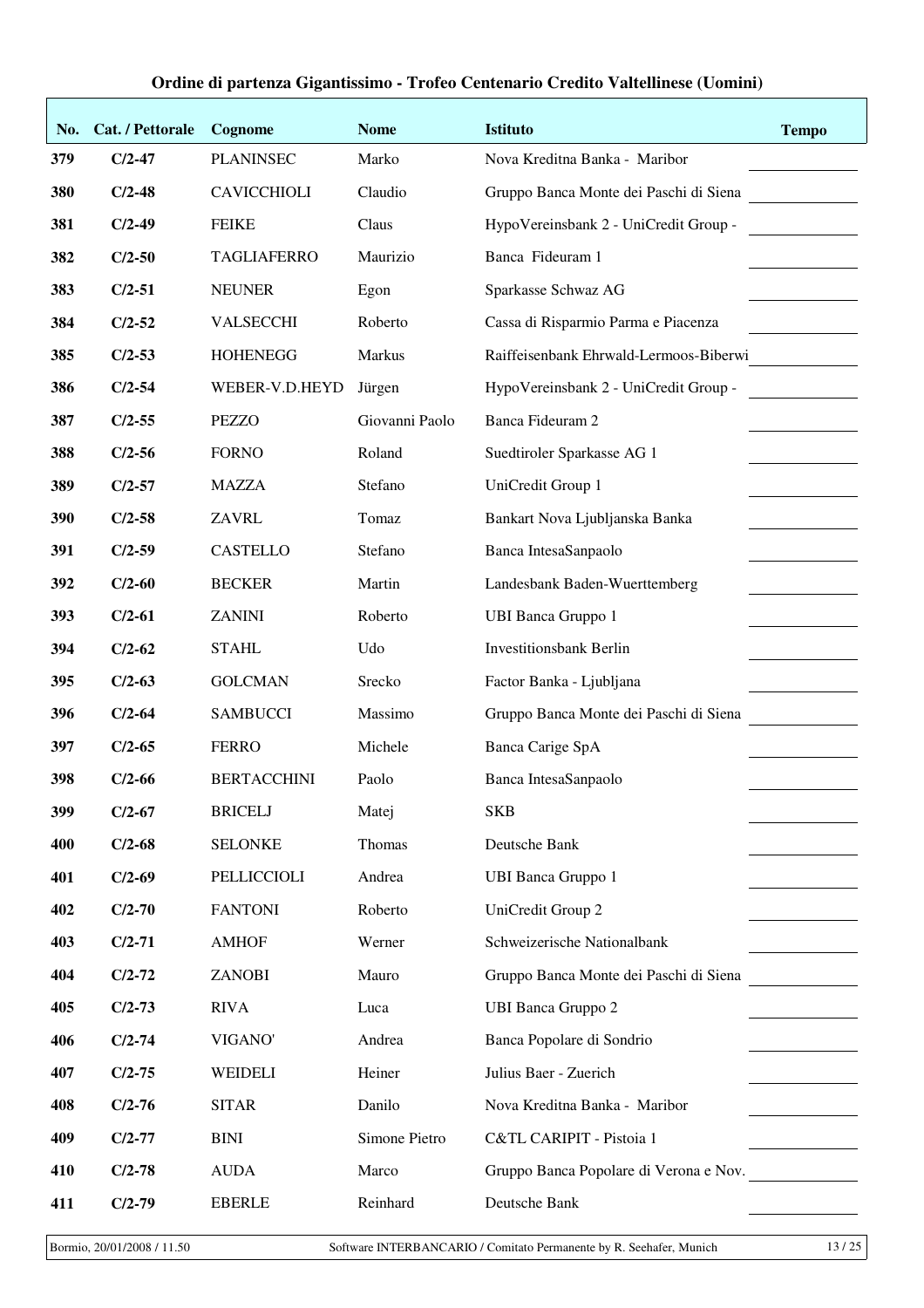| No. | Cat. / Pettorale | Cognome                 | <b>Nome</b>    | <b>Istituto</b>                         | <b>Tempo</b> |
|-----|------------------|-------------------------|----------------|-----------------------------------------|--------------|
| 412 | $C/2-80$         | <b>JÄGER</b>            | Rudolf         | Raiffeisenbank Reutte                   |              |
| 413 | $C/2-81$         | <b>CARRETTA</b>         | Fausto         | Banca Agricola Mantovana                |              |
| 414 | $C/2-82$         | <b>STRAUMAN</b>         | Bård Erik      | <b>DnB NOR Bank ASA</b>                 |              |
| 415 | $C/2-83$         | <b>RIISE</b>            | Hans Christian | Nordea 1                                |              |
| 416 | $C/2-84$         | <b>UNGER</b>            | Franz          | Raiffeisenbank St. Ruprecht/Raab        |              |
| 417 | $C/2-85$         | <b>SCHERTENLEIB</b>     | René           | <b>Bank Vontobel AG</b>                 |              |
| 418 | $C/2-86$         | <b>AGAZZI</b>           | Constantino    | Banca IntesaSanpaolo                    |              |
| 419 | $C/2-87$         | <b>RESINELLI</b>        | Marco          | Banca IntesaSanpaolo 2                  |              |
| 420 | $C/2-88$         | <b>DIEPOLDER</b>        | Barny          | Kreissparkasse Ravensburg               |              |
| 421 | $C/2-89$         | DE OLIVEIRA ALM Octavio |                | Credit Suisse - Zuerich                 |              |
| 422 | $C/2-90$         | <b>LONATI</b>           | Ennio          | Banca Fideuram 1                        |              |
| 423 | $C/2-91$         | <b>FERRETTI</b>         | Gino Enrico    | <b>CREDEM - Credito Emiliano</b>        |              |
| 424 | $C/2-92$         | <b>BERTELLI</b>         | Leonardo       | UniCredit Group 1                       |              |
| 425 | $C/2-93$         | <b>ROMANI</b>           | Claudio        | Gruppo Credito Valtellinese             |              |
| 426 | $C/2-94$         | <b>LIPP</b>             | Georg Michael  | Diskont und Kredit AG                   |              |
| 427 | $C/2-95$         | <b>STRAND</b>           | Albert         | Nordea 1                                |              |
| 428 | $C/2-96$         | <b>HODLER</b>           | Bernhard       | Julius Baer - Zuerich                   |              |
| 429 | $C/2-97$         | <b>LINDNER</b>          | Johann         | HypoVereinsbank 1 - UniCredit Group -   |              |
| 430 | $C/2-98$         | <b>TRUCCONE</b>         | Gianni         | Banca Fideuram 2                        |              |
| 431 | $C/2-99$         | <b>PAVIA</b>            | Fausto         | <b>UBI Banca Gruppo 1</b>               |              |
| 432 | $C/2-100$        | <b>PRIVITERA</b>        | Pietro         | C&TL CARIPIT - Pistoia 1                |              |
| 433 | $C/2-101$        | <b>MAILLET</b>          | Denis          | Credit Agricole Groupe France           |              |
| 434 | $C/2-102$        | <b>SIMONE</b>           | Roberto        | C&TL CARIPIT - Pistoia 1                |              |
| 435 | $C/2-103$        | <b>FUCHS</b>            | Friedrich      | Oesterreichische Volksbanken AG         |              |
| 436 | $C/2-104$        | <b>EVENSEN</b>          | Hans Petter    | <b>DnB NOR Bank ASA</b>                 |              |
| 437 | $C/1-1$          | <b>MENOTTI</b>          | Alberto        | Banca IntesaSanpaolo                    |              |
| 438 | $C/1-2$          | <b>MARTENSON</b>        | Ulf            | Skandinaviska Enskilda Banken - Goetebo |              |
| 439 | $C/1-3$          | <b>RITSCH</b>           | Peter          | Suedtiroler Volksbank - Brixen          |              |
| 440 | $C/1-4$          | <b>ANDREATTA</b>        | Claudio        | Banca di Trento e Bolzano 1             |              |
| 441 | $C/1-5$          | <b>POLIZZI</b>          | Nicola         | UniCredit Group 1                       |              |
| 442 | $C/1-6$          | DE BASTIANI             | Angelo         | UniCredit Group 1                       |              |
| 443 | $C/1-7$          | <b>SKOBIR</b>           | Matjaz         | Nova Ljubljanska Banka - Ljubljana      |              |
| 444 | $C/1-8$          | <b>SCHOEFFMANN</b>      | Don            | <b>SKB</b>                              |              |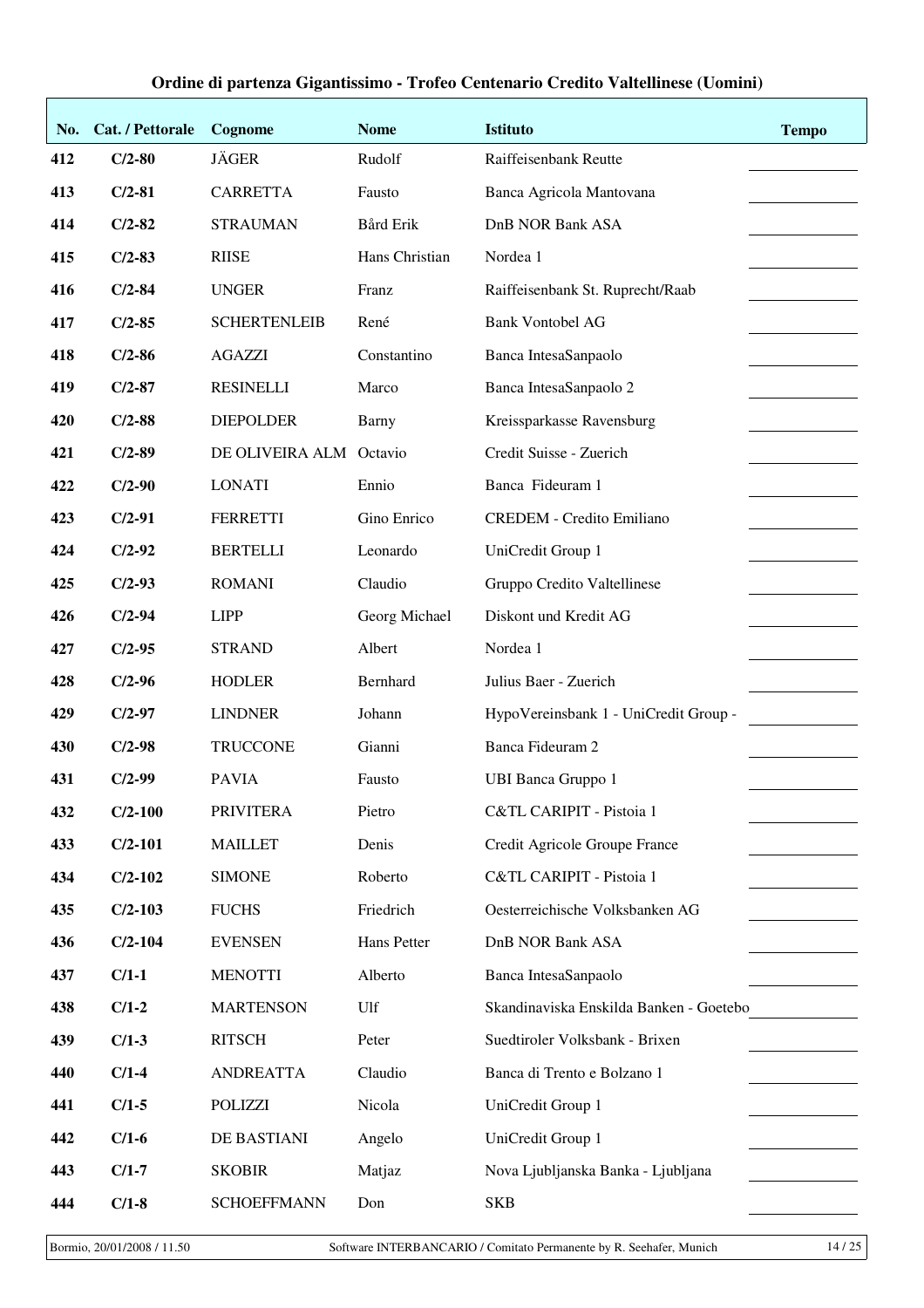| No. | Cat. / Pettorale | Cognome           | <b>Nome</b> | <b>Istituto</b>                          | <b>Tempo</b> |
|-----|------------------|-------------------|-------------|------------------------------------------|--------------|
| 445 | $C/1-9$          | <b>BARBIST</b>    | Hubert      | Raiffeisen - Landesbank Tirol AG         |              |
| 446 | $C/1-10$         | <b>MANZONE</b>    | Roberto     | UniCredit Group 1                        |              |
| 447 | $C/1-11$         | <b>FENINI</b>     | Antonio     | <b>UBI Banca Gruppo 1</b>                |              |
| 448 | $C/1-12$         | <b>WOPFNER</b>    | Andreas     | Raiffeisen - Landesbank Tirol AG         |              |
| 449 | $C/1-13$         | <b>GIOVANESSI</b> | Luca        | Banca Popolare di Lecco - Deutsche Bank  |              |
| 450 | $C/1-14$         | <b>GUEM</b>       | Franz       | <b>Sparkasse Reutte</b>                  |              |
| 451 | $C/1-15$         | <b>STUFFER</b>    | Peter       | Suedtiroler Volksbank - Brixen           |              |
| 452 | $C/1-16$         | <b>MEYER</b>      | Manfred     | Deutsche Bank                            |              |
| 453 | $C/1-17$         | <b>WEILER</b>     | Bernd       | Volksbank Esslingen                      |              |
| 454 | $C/1-18$         | <b>SMITH</b>      | Tobias      | <b>DnB NOR Bank ASA</b>                  |              |
| 455 | $C/1-19$         | <b>VIKOLER</b>    | Martin      | Hypo Tirol Bank AG                       |              |
| 456 | $C/1-20$         | <b>POGGIO</b>     | Luca        | UniCredit Group 2                        |              |
| 457 | $C/1-21$         | <b>GORBACH</b>    | Florian     | Hypo Vorarlberg                          |              |
| 458 | $C/1-22$         | <b>BAGGIANI</b>   | Massimo     | <b>Banca Toscana</b>                     |              |
| 459 | $C/1-23$         | <b>GRANITO</b>    | Federico    | UniCredit Group 1                        |              |
| 460 | $C/1-24$         | <b>COLOMBINI</b>  | Cesare      | <b>UBI Banca Gruppo 1</b>                |              |
| 461 | $C/1-25$         | <b>BARBIST</b>    | Michael     | Centrum Bank                             |              |
| 462 | $C/1-26$         | <b>TOFFENETTI</b> | Luca        | BNL - Gruppo B.N.P. Paribas              |              |
| 463 | $C/1-27$         | <b>SOMWEBER</b>   | Matthias    | Bank fuer Tirol und Vorarlberg AG        |              |
| 464 | $C/1-28$         | <b>FENAROLI</b>   | Sergio      | <b>UBI Banca Gruppo 1</b>                |              |
| 465 | $C/1-29$         | <b>CORBO</b>      | Andrea      | Banca di Trento e Bolzano 1              |              |
| 466 | $C/1-30$         | <b>STEGER</b>     | Michael     | Deutsche Bank                            |              |
| 467 | $C/1-31$         | <b>AKSDAL</b>     | Rune        | Nordea 1                                 |              |
| 468 | $C/1-32$         | <b>MORATTI</b>    | Maurizio    | <b>UBI Banca Gruppo 1</b>                |              |
| 469 | $C/1-33$         | <b>WENGER</b>     | Marcello    | <b>UBS AG - Zuerich</b>                  |              |
| 470 | $C/1-34$         | <b>RAVELLI</b>    | Federico    | BNL - Gruppo B.N.P. Paribas              |              |
| 471 | $C/1-35$         | <b>TSCHALER</b>   | Franco      | Graubuendner Kantonalbank - Chur         |              |
| 472 | $C/1-36$         | <b>REMONDINI</b>  | Elio        | UniCredit Group 2                        |              |
| 473 | $C/1-37$         | <b>FORABOSCHI</b> | Fabio       | Cassa di Risparmio Friuli Venezia Giulia |              |
| 474 | $C/1-38$         | <b>PERICO</b>     | Giuseppe    | <b>UBI Banca Gruppo 2</b>                |              |
| 475 | $C/1-39$         | <b>LOCATELLI</b>  | Ettore      | <b>UBI Banca Gruppo 2</b>                |              |
| 476 | $C/1-40$         | <b>PINARDI</b>    | Marco       | Gruppo Banca Monte dei Paschi di Siena   |              |
| 477 | $C/1-41$         | <b>VANIN</b>      | Flavio      | Banca Fideuram 1                         |              |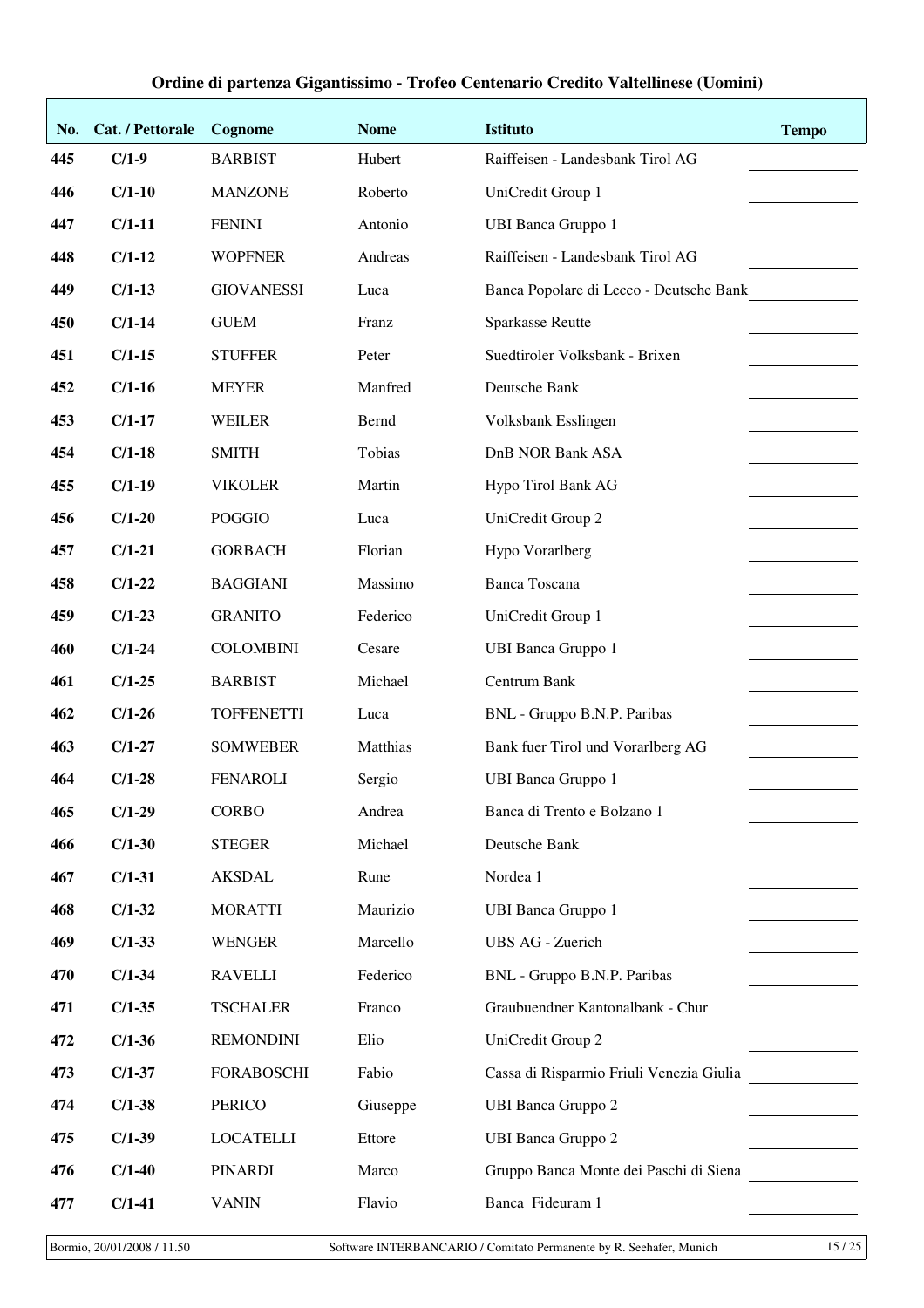| No. | Cat. / Pettorale | Cognome            | <b>Nome</b>       | <b>Istituto</b>                         | <b>Tempo</b> |
|-----|------------------|--------------------|-------------------|-----------------------------------------|--------------|
| 478 | $C/1-42$         | <b>JAUCH</b>       | Roland            | Raiffeisenbank Kleinwalsertal AG        |              |
| 479 | $C/1-43$         | <b>GASSNER</b>     | Werner            | LGT Bank in Liechtenstein AG            |              |
| 480 | $C/1-44$         | <b>OGRIN</b>       | Milan             | Unicredit Banka Slovenija               |              |
| 481 | $C/1-45$         | <b>KARNER</b>      | Claus             | Erste Bank der oesterr. Sparkassen AG   |              |
| 482 | $C/1-46$         | <b>LIEBERHERR</b>  | Ronnie            | Raiffeisen Schweiz                      |              |
| 483 | $C/1-47$         | <b>BIANCHINI</b>   | Marco             | <b>Banca Toscana</b>                    |              |
| 484 | $C/1-48$         | <b>VIANI</b>       | Paolo             | Banca Carige SpA                        |              |
| 485 | $C/1-49$         | <b>BRUCKMAIER</b>  | Klaus             | HypoVereinsbank 1 - UniCredit Group -   |              |
| 486 | $C/1-50$         | <b>STÖCKER</b>     | Steffen           | HypoVereinsbank 1 - UniCredit Group -   |              |
| 487 | $C/1-51$         | <b>RAEMY</b>       | Hugo              | Credit Suisse - Zuerich                 |              |
| 488 | $C/1-52$         | <b>BRITT</b>       | Peter             | <b>UBS AG - Zuerich</b>                 |              |
| 489 | $C/1-53$         | <b>KARNER</b>      | Erich             | Oesterreichische Nationalbank           |              |
| 490 | $C/1-54$         | <b>BUOSO</b>       | Carlo             | Banca di Trento e Bolzano 1             |              |
| 491 | $C/1-55$         | <b>SVEDSEN</b>     | <b>Bjorn Erik</b> | <b>DnB NOR Bank ASA</b>                 |              |
| 492 | $C/1-56$         | <b>NUMMEDAL</b>    | Terje             | <b>DnB NOR Bank ASA</b>                 |              |
| 493 | $C/1-57$         | <b>LACOMBE</b>     | Philippe          | Credit Agricole Groupe France           |              |
| 494 | $C/1-58$         | <b>MARIANI</b>     | Paolo             | Banco di Desio e della Brianza SpA      |              |
| 495 | $C/1-59$         | <b>PINTARIC</b>    | Mitja             | Unicredit Banka Slovenija               |              |
| 496 | $C/1-60$         | <b>BÄNZIGER</b>    | Peter             | Graubuendner Kantonalbank - Chur        |              |
| 497 | $C/1-61$         | <b>NIEDERMAIER</b> | Josef             | Sparkasse Bad Toelz-Wolfratshausen      |              |
| 498 | $C/1-62$         | <b>ENGLER</b>      | Hans              | Credit Suisse - Zuerich                 |              |
| 499 | $C/1-63$         | <b>CEFERIN</b>     | Janez             | <b>BKS Bank AG</b>                      |              |
| 500 | $C/1-64$         | <b>GAUS</b>        | Roland            | Kreissparkasse Ravensburg               |              |
| 501 | $C/1-65$         | <b>WILLI</b>       | Räto              | Raiffeisen Schweiz                      |              |
| 502 | $C/1-66$         | <b>BERNARDONI</b>  | Claudio           | Gruppo Banca Monte dei Paschi di Siena  |              |
| 503 | $C/1-67$         | DE VECCHI          | Fabrizio          | Banca Popolare di Lecco - Deutsche Bank |              |
| 504 | $C/1-68$         | <b>MATTIOLI</b>    | Umberto           | Cassa Rurale Lavis-Valle di Cembra      |              |
| 505 | $C/1-69$         | <b>DEMETZ</b>      | Helmut            | Cassa Raiffeisen di Selva Gardena       |              |
| 506 | $C/1-70$         | <b>BRLOGAR</b>     | Aleš              | Abanka Ljubljana D. D.                  |              |
| 507 | $C/1-71$         | <b>PANZERI</b>     | Emilio Andrea     | Banco di Desio e della Brianza SpA      |              |
| 508 | $C/1-72$         | <b>SPOTTI</b>      | Stefano           | <b>UBI Banca Gruppo 3</b>               |              |
| 509 | $C/1-73$         | <b>TRSAVEC</b>     | Jure              | Nova Kreditna Banka - Maribor           |              |
| 510 | $C/1-74$         | <b>SPERINDIO</b>   | Luca              | Banca Popolare di Vicenza               |              |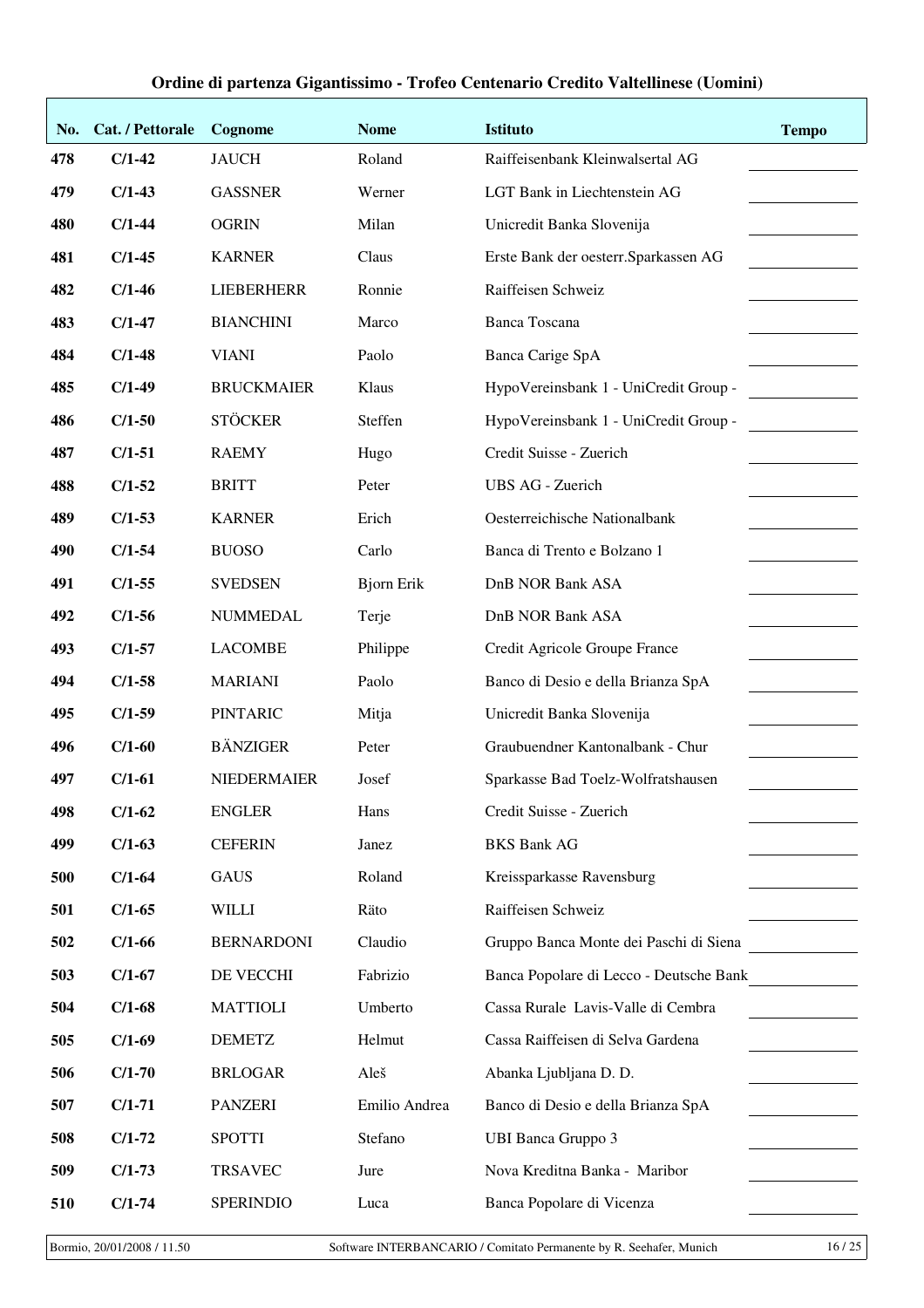| No. | Cat. / Pettorale | Cognome            | <b>Nome</b>  | <b>Istituto</b>                        | <b>Tempo</b> |
|-----|------------------|--------------------|--------------|----------------------------------------|--------------|
| 511 | $C/1-75$         | <b>HEUMANN</b>     | Norbert      | Sparkasse Bad Toelz-Wolfratshausen     |              |
| 512 | $C/1-76$         | <b>FELC</b>        | Samo         | Unicredit Banka Slovenija              |              |
| 513 | $C/1-77$         | <b>CHIOLINI</b>    | Nicola       | Banca Fideuram 1                       |              |
| 514 | $C/1-78$         | <b>TELY</b>        | Luca         | Carisbo                                |              |
| 515 | $C/1-79$         | <b>RIGHI</b>       | Massimo      | Gruppo Banca Monte dei Paschi di Siena |              |
| 516 | $C/1-80$         | <b>ONOFRI HOTE</b> | Giulio       | Banca IntesaSanpaolo                   |              |
| 517 | $C/1-81$         | KÜHNEL             | Jochen       | Kreissparkasse Ravensburg              |              |
| 518 | $C/1-82$         | DE NICOLA          | Mauro        | <b>UBI Banca Gruppo 2</b>              |              |
| 519 | $C/1-83$         | <b>BISCHOF</b>     | Thomas       | Julius Baer - Zuerich                  |              |
| 520 | $C/1-84$         | <b>FERELLO</b>     | Massimo      | Banca Popolare di Vicenza              |              |
| 521 | $C/1-85$         | <b>KOGLER</b>      | Michael      | BayernLB - Muenchen                    |              |
| 522 | $C/1-86$         | <b>MARCENARO</b>   | Michele      | Banca IntesaSanpaolo                   |              |
| 523 | $C/1-87$         | <b>LEREDE</b>      | Fabio        | Banca Fideuram 1                       |              |
| 524 | $C/1-88$         | <b>JIMENEZ</b>     | Sebastian    | Credit Suisse - Zuerich                |              |
| 525 | $C/1-89$         | <b>DI MONTE</b>    | Franco       | <b>Banca Toscana</b>                   |              |
| 526 | $C/1-90$         | <b>AMORETTI</b>    | Paolo        | Banca Popolare Emilia Romagna          |              |
| 527 | $C/1-91$         | <b>BAZZERLA</b>    | Riccardo     | Gruppo Banca Popolare di Verona e Nov. |              |
| 528 | $C/1-92$         | NEUNHÄUSERER       | Raimund      | Bank fuer Tirol und Vorarlberg AG      |              |
| 529 | $C/1-93$         | <b>SELIS</b>       | Giorgio      | Cassa di Risparmio Parma e Piacenza    |              |
| 530 | $C/1-94$         | <b>WOEBER</b>      | Roland       | aws   erp skiteam                      |              |
| 531 | $C/1-95$         | <b>BELOMETTI</b>   | Ennio        | <b>UBI Banca Gruppo 2</b>              |              |
| 532 | $C/1-96$         | <b>GIAMBONI</b>    | Aldo         | Credit Suisse - Zuerich                |              |
| 533 | $C/1-97$         | <b>CIGUT</b>       | <b>Boris</b> | Nova Kreditna Banka - Maribor          |              |
| 534 | $C/1-98$         | <b>TAYLOR</b>      | Sean         | Julius Baer - Zuerich                  |              |
| 535 | $C/1-99$         | <b>BOLZONI</b>     | Marco        | BCC di Pompiano e della Franciacorta   |              |
| 536 | $C/1-100$        | <b>PORTA</b>       | Paolo        | Gruppo Credito Valtellinese            |              |
| 537 | $C/1-101$        | <b>HUBER</b>       | Claudio      | Deutsche Bank                          |              |
| 538 | $C/1-102$        | WASSMANN           | Peter        | Kreissparkasse Ebersberg               |              |
| 539 | $C/1-103$        | <b>DOTTA</b>       | Renato       | Banca Carige SpA                       |              |
| 540 | $C/1-104$        | <b>LEDNIK</b>      | Jure         | Abanka Ljubljana D. D.                 |              |
| 541 | $C/1-105$        | <b>ERNI</b>        | Renzo        | <b>Bank Vontobel AG</b>                |              |
| 542 | $C/1-106$        | <b>MALACRIDA</b>   | Alessandro   | Banca Popolare di Sondrio              |              |
| 543 | $C/1-107$        | <b>OBERDACHER</b>  | Manfred      | Sparkasse Schwaz AG                    |              |

Bormio, 20/01/2008 / 11.50 Software INTERBANCARIO / Comitato Permanente by R. Seehafer, Munich 17 / 25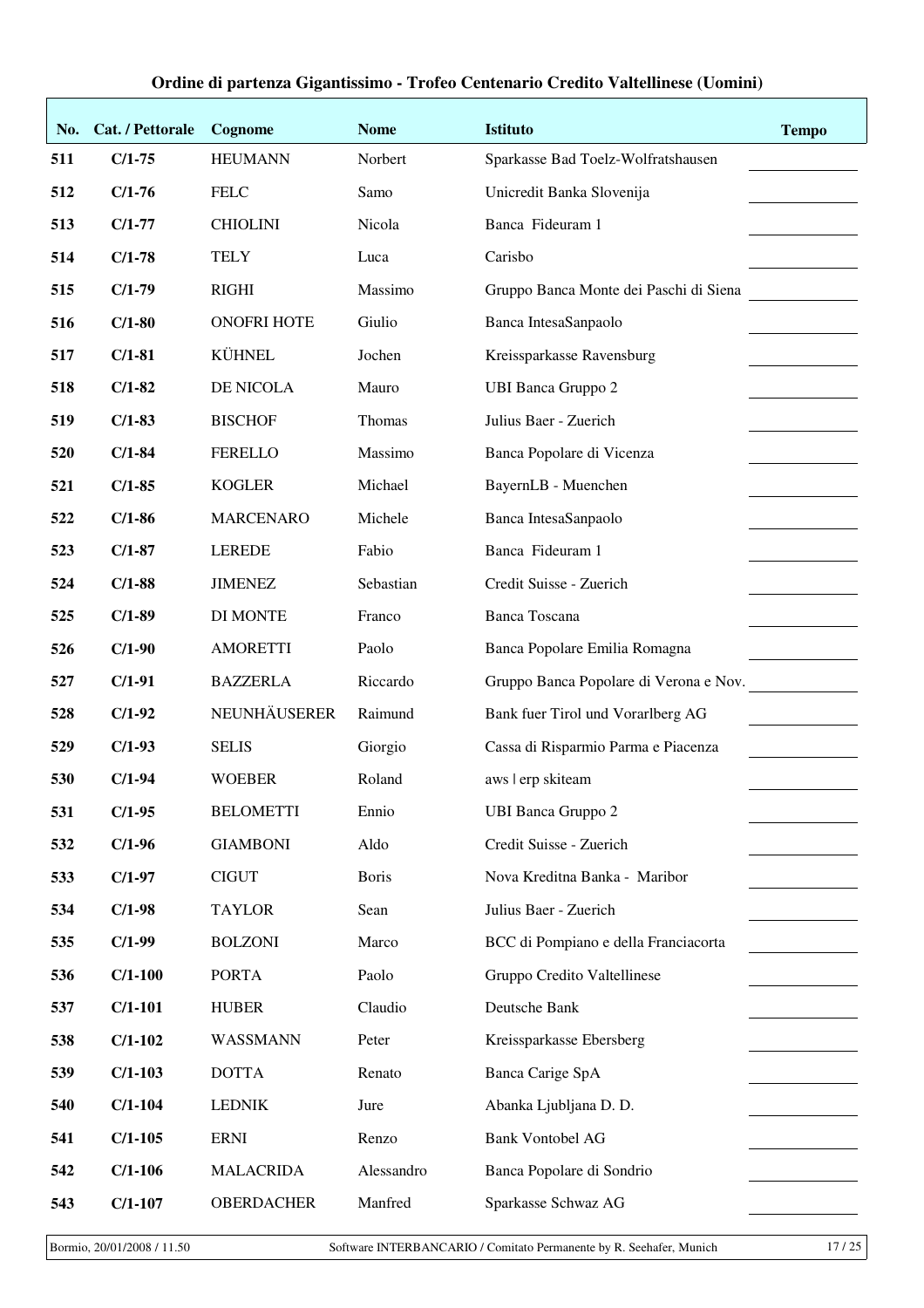| No. | Cat. / Pettorale | Cognome                    | <b>Nome</b>  | <b>Istituto</b>                          | <b>Tempo</b> |
|-----|------------------|----------------------------|--------------|------------------------------------------|--------------|
| 544 | $C/1-108$        | <b>PERNICE</b>             | Paolo        | Banca IntesaSanpaolo                     |              |
| 545 | $C/1-109$        | <b>RUHLAND</b>             | Christian    | HypoVereinsbank 1 - UniCredit Group -    |              |
| 546 | $B/2-1$          | <b>PERTINGER</b>           | Wilfried     | Suedtiroler Volksbank - Brixen           |              |
| 547 | $B/2-2$          | <b>SCHAFFENBERGER Marc</b> |              | Societe Generale - Zuerich               |              |
| 548 | $B/2-3$          | MORASCHINELLI              | Mirco        | Banca Popolare di Sondrio                |              |
| 549 | $B/2-4$          | <b>KORBAR</b>              | Tomaz        | Factor Banka - Ljubljana                 |              |
| 550 | $B/2-5$          | <b>DEL NERO</b>            | Claudio      | Banca Popolare di Sondrio                |              |
| 551 | $B/2-6$          | <b>HUTER</b>               | Thomas       | Tiroler Sparkasse Bank AG                |              |
| 552 | $B/2-7$          | <b>RAK</b>                 | Uros         | Factor Banka - Ljubljana                 |              |
| 553 | $B/2-8$          | <b>VETSCH</b>              | Martin       | Julius Baer - Zuerich                    |              |
| 554 | $B/2-9$          | <b>COBELLI</b>             | Massimiliano | UniCredit Group 1                        |              |
| 555 | $B/2-10$         | <b>DELVAI</b>              | Christian    | Suedtiroler Sparkasse AG 1               |              |
| 556 | $B/2-11$         | <b>PLONER</b>              | Freddy       | Suedtiroler Volksbank - Brixen           |              |
| 557 | $B/2-12$         | <b>KISTLER</b>             | Wolfgang     | HypoVereinsbank 1 - UniCredit Group -    |              |
| 558 | $B/2-13$         | <b>QUAGLIA</b>             | Massimo      | Cassa di Risparmio Friuli Venezia Giulia |              |
| 559 | $B/2-14$         | <b>KLEINLERCHER</b>        | Manfred      | Raiffeisenbank Defereggental             |              |
| 560 | $B/2-15$         | <b>PERATHONER</b>          | Guenther     | Cassa Raiffeisen di Selva Gardena        |              |
| 561 | $B/2-16$         | <b>DRAPPO</b>              | Lucio        | Banca IntesaSanpaolo                     |              |
| 562 | $B/2-17$         | <b>MOSCARDI</b>            | Antonio      | <b>UBI Banca Gruppo 1</b>                |              |
| 563 | $B/2-18$         | <b>PLAGA</b>               | Stefan       | Raiffeisen - OnLine                      |              |
| 564 | $B/2-19$         | <b>LOEDEMEL</b>            | Erlend       | <b>DnB NOR Bank ASA</b>                  |              |
| 565 | $B/2-20$         | <b>RUFFONI</b>             | Luca         | UniCredit Group 1                        |              |
| 566 | $B/2-21$         | <b>VILLGRATER</b>          | Helmut       | Suedtiroler Sparkasse AG 1               |              |
| 567 | $B/2-22$         | DI CICCO                   | Gianluca     | Banca IntesaSanpaolo                     |              |
| 568 | $B/2-23$         | <b>SCHENK</b>              | Jochen       | Raiffeisenkasse Bruneck                  |              |
| 569 | $B/2-24$         | <b>FILL</b>                | Christoph    | Suedtiroler Sparkasse AG 1               |              |
| 570 | $B/2-25$         | <b>SPARER</b>              | Horst        | Suedtiroler Volksbank - Brixen           |              |
| 571 | $B/2-26$         | <b>BECKER</b>              | Achim        | Deutsche Bank                            |              |
| 572 | $B/2-27$         | <b>DENECKE</b>             | Andreas      | BayernLB - Muenchen                      |              |
| 573 | $B/2-28$         | <b>SCHUETZ</b>             | Thomas       | Stadtsparkasse Muenchen                  |              |
| 574 | $B/2-29$         | <b>BRAUCHLE</b>            | Christian    | Credit Suisse - Zuerich                  |              |
| 575 | $B/2-30$         | <b>KOROSEC</b>             | Dean         | Nova Kreditna Banka - Maribor            |              |
| 576 | $B/2-31$         | <b>BENETTI</b>             | Massimo      | UniCredit Group 1                        |              |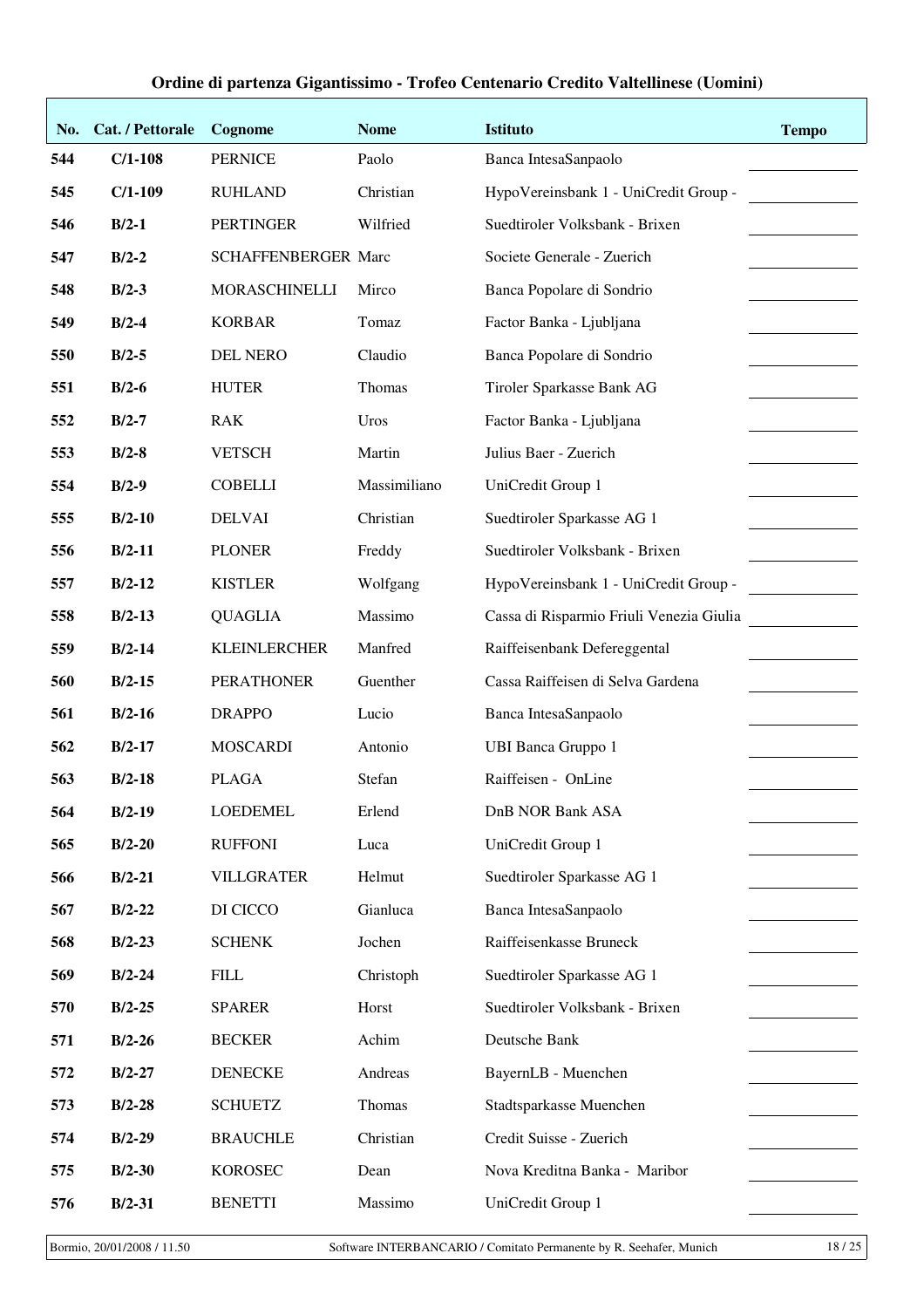| Ordine di partenza Gigantissimo - Trofeo Centenario Credito Valtellinese (Uomini) |  |  |  |  |  |  |
|-----------------------------------------------------------------------------------|--|--|--|--|--|--|
|-----------------------------------------------------------------------------------|--|--|--|--|--|--|

| No. | Cat. / Pettorale | Cognome             | <b>Nome</b>  | Istituto                               | <b>Tempo</b> |
|-----|------------------|---------------------|--------------|----------------------------------------|--------------|
| 577 | $B/2-32$         | PREISSENHAMMER Udo  |              | Stadtsparkasse Muenchen                |              |
| 578 | $B/2-33$         | <b>RAK</b>          | Matjaz       | Factor Banka - Ljubljana               |              |
| 579 | $B/2-34$         | <b>ALLMENDINGER</b> | Thomas       | Kreissparkasse Esslingen-Nuertingen    |              |
| 580 | $B/2 - 35$       | <b>TAGLINI</b>      | Enrico       | Banca Popolare Emilia Romagna          |              |
| 581 | $B/2-36$         | <b>BACHMEIER</b>    | Thomas       | BayernLB - Muenchen                    |              |
| 582 | $B/2-37$         | <b>CORSARO</b>      | Andrea       | UniCredit Group 1                      |              |
| 583 | $B/2-38$         | <b>BOSSA</b>        | Marzio       | Gruppo Banca Monte dei Paschi di Siena |              |
| 584 | $B/2-39$         | <b>METZGER</b>      | Ralf         | Landesbank Baden-Wuerttemberg          |              |
| 585 | $B/2-40$         | <b>ELMER</b>        | Guido        | <b>UBS AG - Zuerich</b>                |              |
| 586 | $B/2-41$         | <b>SCHRIBER</b>     | Marco        | St. Galler Kantonalbank                |              |
| 587 | $B/2-42$         | <b>GREGOR</b>       | Bostjan      | Nova Ljubljanska Banka - Ljubljana     |              |
| 588 | $B/2-43$         | <b>WALKNER</b>      | Thomas       | HypoVereinsbank 1 - UniCredit Group -  |              |
| 589 | $B/2-44$         | <b>SCHEIDEGGER</b>  | Sacha        | <b>Bank Vontobel AG</b>                |              |
| 590 | $B/2-45$         | <b>SEGA</b>         | Luca         | Gruppo Credito Valtellinese            |              |
| 591 | $B/2-46$         | <b>LAURINI</b>      | Andrea       | Banca Fideuram 1                       |              |
| 592 | $B/2-47$         | <b>KOREN</b>        | Damjan       | Nova Kreditna Banka - Maribor          |              |
| 593 | $B/2-48$         | <b>PESCIONI</b>     | Francesco    | Gruppo Banca Monte dei Paschi di Siena |              |
| 594 | $B/2-49$         | ZOTT-SCHECHING      | Robert       | BayernLB - Muenchen                    |              |
| 595 | $B/2-50$         | <b>CHIAROLANZA</b>  | Massimiliano | Gruppo Banca Monte dei Paschi di Siena |              |
| 596 | $B/2-51$         | <b>HONISCH</b>      | Martin       | Credit Suisse - Zuerich                |              |
| 597 | $B/2-52$         | <b>KUZENKO</b>      | Nikolai      | Deutsche Bank                          |              |
| 598 | $B/2-53$         | <b>BRINKHOFF</b>    | Marc         | Deutsche Bank                          |              |
| 599 | $B/2-54$         | <b>BRANDELIK</b>    | Matthias     | Landesbank Baden-Wuerttemberg          |              |
| 600 | $B/2 - 55$       | <b>VOGEL</b>        | Damian       | Credit Suisse - Zuerich                |              |
| 601 | $B/2-56$         | <b>WERNER</b>       | Stefan       | Credit Suisse - Zuerich                |              |
| 602 | $B/2-57$         | <b>SOBANIA</b>      | Thomas       | Schweizerische Nationalbank            |              |
| 603 | $B/2-58$         | <b>CASUTT</b>       | Adrian       | <b>UBS AG - Zuerich</b>                |              |
| 604 | $B/2-59$         | <b>MOULIN</b>       | Serge        | <b>Bear Stearns</b>                    |              |
| 605 | $B/2-60$         | <b>BONELL</b>       | Curdin       | Graubuendner Kantonalbank - Chur       |              |
| 606 | $B/2-61$         | SCHLAGMUELLER       | Georg        | Julius Baer - Zuerich                  |              |
| 607 | $B/2-62$         | <b>DONATI</b>       | Marco        | <b>UBI Banca Gruppo 1</b>              |              |
| 608 | $B/2-63$         | <b>SCHMID</b>       | Uwe          | Deutsche Bank                          |              |
| 609 | $B/2-64$         | <b>THOMASER</b>     | Egon         | Raiffeisenkasse Bruneck                |              |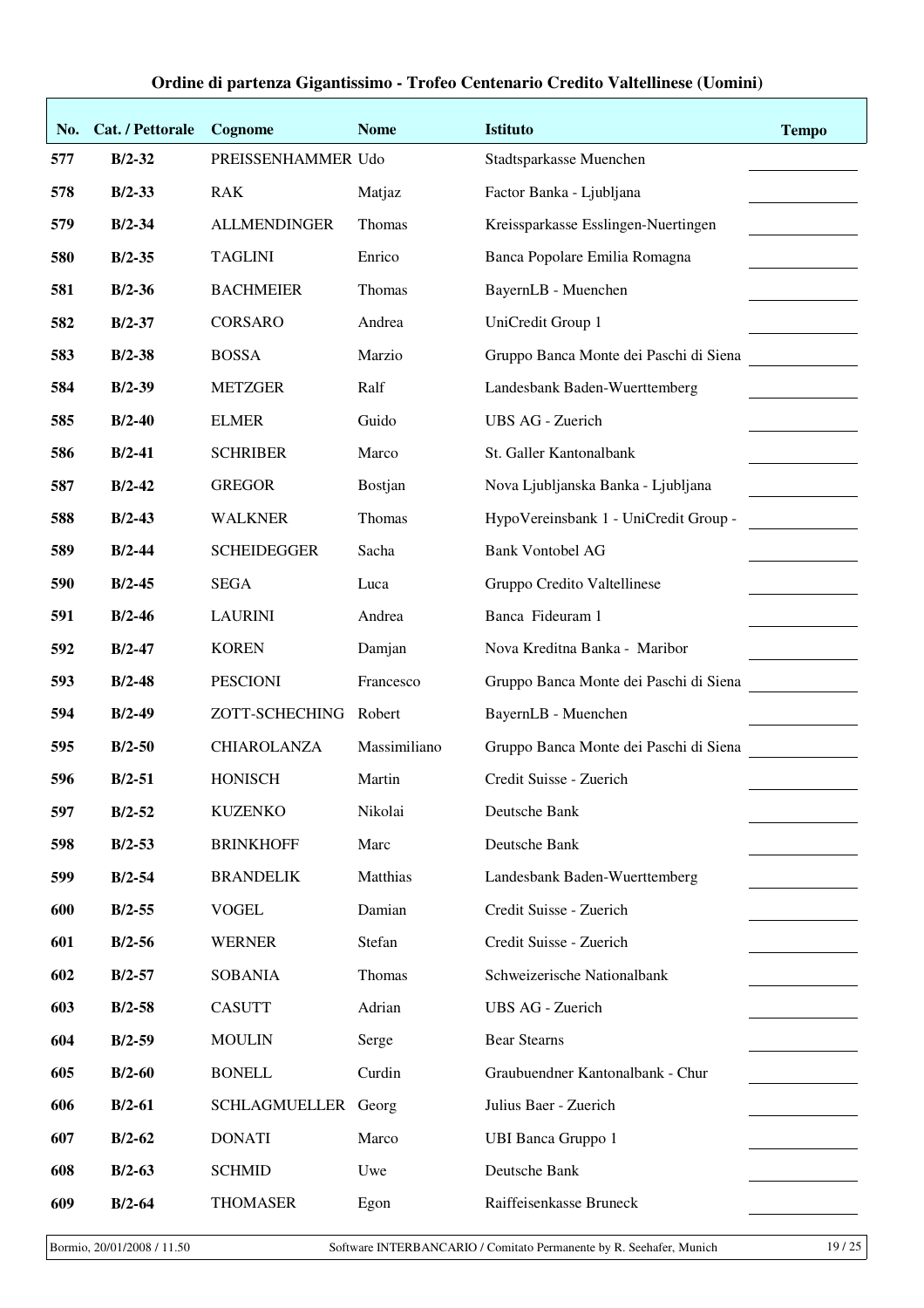| No. | Cat. / Pettorale | Cognome          | <b>Nome</b> | <b>Istituto</b>                        | <b>Tempo</b> |
|-----|------------------|------------------|-------------|----------------------------------------|--------------|
| 610 | $B/2-65$         | <b>ALTHAUS</b>   | Heiko       | BayernLB-Nuernberg                     |              |
| 611 | $B/2-66$         | <b>MORA</b>      | Virgilio    | <b>UBI Banca Gruppo 1</b>              |              |
| 612 | $B/2-67$         | <b>CANZIANI</b>  | Roman       | Julius Baer - Zuerich                  |              |
| 613 | $B/2-68$         | <b>WIESBAUER</b> | Ludwig      | HypoVereinsbank 1 - UniCredit Group -  |              |
| 614 | $B/2-69$         | <b>KORFITSEN</b> | Kristian    | UBS AG - Zuerich                       |              |
| 615 | $B/2-70$         | <b>HEEL</b>      | Martin      | Bank fuer Tirol und Vorarlberg AG      |              |
| 616 | $B/2-71$         | <b>SCHEFER</b>   | Markus      | Raiffeisen Schweiz                     |              |
| 617 | $B/2-72$         | SOMMERSTAD       | Fred Arne   | <b>DnB NOR Bank ASA</b>                |              |
| 618 | $B/2-73$         | <b>JENNY</b>     | Alain       | <b>Bank Vontobel AG</b>                |              |
| 619 | $B/2-74$         | <b>SBARDELLA</b> | Massimo     | Carisbo                                |              |
| 620 | $B/2-75$         | <b>STEINER</b>   | Andreas     | Bank fuer Tirol und Vorarlberg AG      |              |
| 621 | $B/2-76$         | <b>MARINONI</b>  | Alessandro  | Banca Carige SpA                       |              |
| 622 | $B/2-77$         | <b>GÖRLICH</b>   | Jürgen      | Sparkasse Bad Toelz-Wolfratshausen     |              |
| 623 | $B/2-78$         | <b>ACHLER</b>    | Carlo       | Banca IntesaSanpaolo                   |              |
| 624 | $B/2-79$         | <b>BERNEY</b>    | Frederic    | <b>Bank Vontobel AG</b>                |              |
| 625 | $B/2-80$         | <b>AHAC</b>      | Klemen      | Unicredit Banka Slovenija              |              |
| 626 | $B/2-81$         | DI GIULIO        | Saverio     | Gruppo Banca Monte dei Paschi di Siena |              |
| 627 | $B/2-82$         | <b>MIHELCIC</b>  | Martin      | <b>SKB</b>                             |              |
| 628 | $B/2-83$         | <b>GOTTI</b>     | Ermanno     | <b>UBI Banca Gruppo 1</b>              |              |
| 629 | $B/2-84$         | <b>WOHLWEND</b>  | Thomas      | Raiffeisen Schweiz                     |              |
| 630 | $B/2-85$         | <b>MUROLO</b>    | Daniele     | Banca Popolare Emilia Romagna          |              |
| 631 | $B/2-86$         | <b>THOMA</b>     | Manfred     | Credit Suisse - Lausanne               |              |
| 632 | $B/2-87$         | <b>JUNG</b>      | Steffen     | <b>BAP Bankpartner AG</b>              |              |
| 633 | $B/2-88$         | <b>RINDVOLD</b>  | Erik        | <b>DnB NOR Bank ASA</b>                |              |
| 634 | $B/2-89$         | <b>MORANDINI</b> | Ivo         | Cassa Rurale di Fiemme                 |              |
| 635 | $B/2-90$         | <b>SAAGER</b>    | Nick        | <b>Bank Vontobel AG</b>                |              |
| 636 | $B/2-91$         | <b>WASA</b>      | Brynjulf    | DnB NOR Bank ASA                       |              |
| 637 | $B/2-92$         | <b>LINDINGER</b> | Oskar       | BayernLB - Muenchen                    |              |
| 638 | $B/2-93$         | <b>ROTAR</b>     | Klemen      | Abanka Ljubljana D. D.                 |              |
| 639 | $B/2-94$         | <b>CALVIA</b>    | Maurizio    | Banca Fideuram 1                       |              |
| 640 | $B/2-95$         | <b>BERSELLI</b>  | Fabio       | Banca Popolare Emilia Romagna          |              |
| 641 | $B/2-96$         | <b>LADNER</b>    | Otmar       | <b>Silzer Sauser</b>                   |              |
| 642 | $B/2-97$         | <b>MELLING</b>   | Lee         | UBS AG - Zuerich                       |              |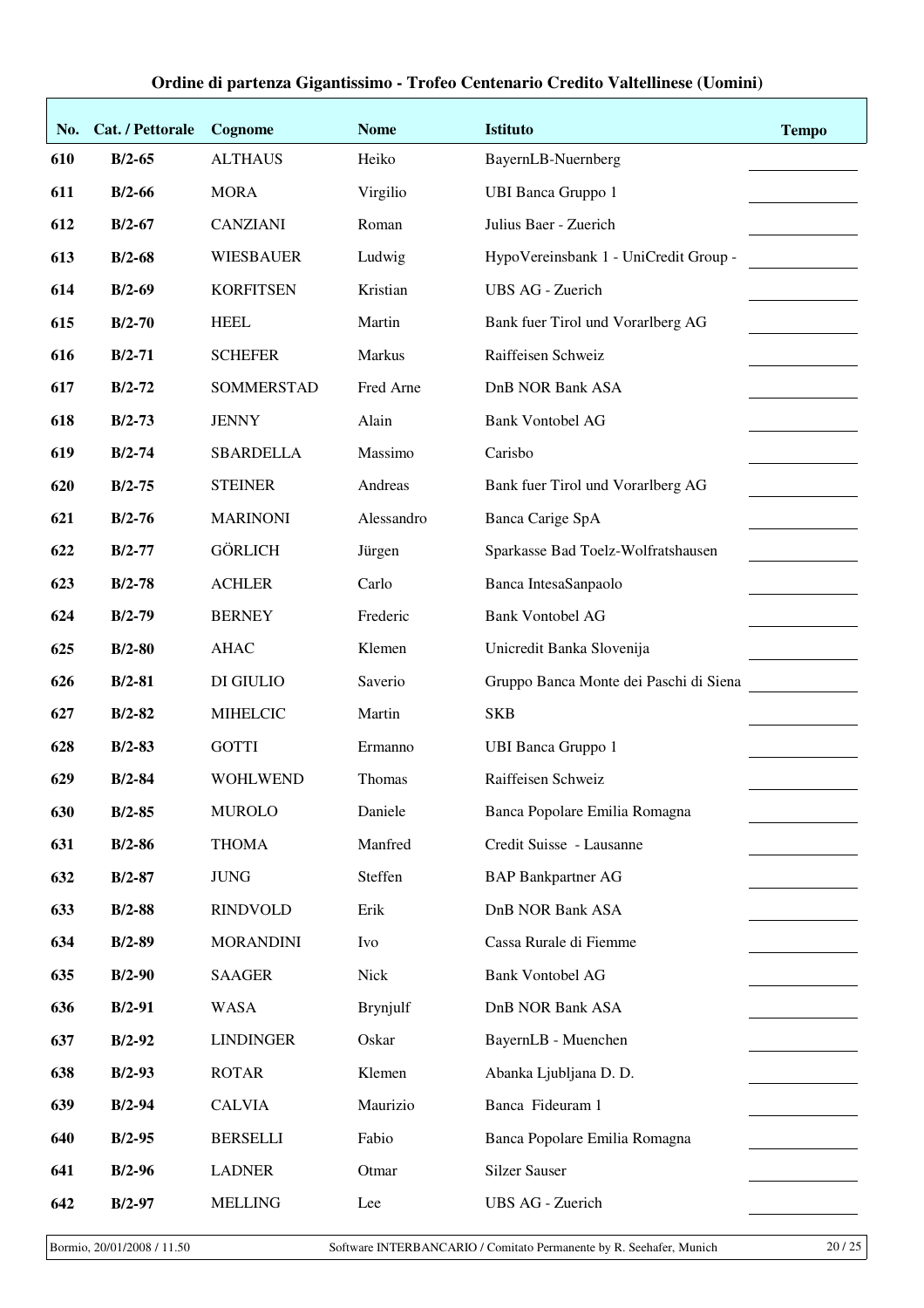| No. | Cat. / Pettorale | Cognome                | <b>Nome</b>   | <b>Istituto</b>                         | <b>Tempo</b> |
|-----|------------------|------------------------|---------------|-----------------------------------------|--------------|
| 643 | $B/2-98$         | <b>FRIIS</b>           | Mark          | Credit Suisse - Lausanne                |              |
| 644 | $B/2-99$         | MILLER-JORGENSE Torben |               | Nordea 1                                |              |
| 645 | $B/2-100$        | <b>RAMBAUD</b>         | Stéphane      | Credit Agricole Groupe France           |              |
| 646 | $B/1-1$          | <b>LUNDSTROEM</b>      | Henrik        | Svenska Handelsbanken                   |              |
| 647 | $B/1-2$          | <b>PARRAVICINI</b>     | Giorgio       | Banca Popolare di Sondrio               |              |
| 648 | $B/1-3$          | <b>FABBRI</b>          | Luca          | Banca Fideuram 1                        |              |
| 649 | $B/1-4$          | <b>CEH</b>             | Miha          | Nova Kreditna Banka - Maribor           |              |
| 650 | $B/1-5$          | <b>VON ROHR</b>        | Thomas        | Julius Baer - Zuerich                   |              |
| 651 | $B/1-6$          | <b>NIELSEN</b>         | Rune          | Nordea 1                                |              |
| 652 | $B/1-7$          | SCHREMPF-MOLL          | Alexander     | Raiffeisen - Landesbank Tirol AG        |              |
| 653 | $B/1-8$          | <b>NEGRI</b>           | Paolo         | Banca Popolare di Sondrio               |              |
| 654 | $B/1-9$          | <b>GILGER</b>          | Josef         | HypoVereinsbank 1 - UniCredit Group -   |              |
| 655 | $B/1-10$         | <b>MOSSINELLI</b>      | Andrea        | Banca Popolare di Sondrio               |              |
| 656 | $B/1-11$         | <b>COMETTI</b>         | Fabio         | <b>UBI Banca Gruppo 1</b>               |              |
| 657 | $B/1-12$         | <b>AIGNER</b>          | <b>Thomas</b> | BayernLB - Muenchen                     |              |
| 658 | $B/1-13$         | <b>KORN</b>            | Marco         | HypoVereinsbank 1 - UniCredit Group -   |              |
| 659 | $B/1-14$         | <b>RUNGGER</b>         | Robert        | Suedtiroler Sparkasse AG 1              |              |
| 660 | $B/1-15$         | <b>RAINER</b>          | Rudolf        | Sparkasse Schwaz AG                     |              |
| 661 | $B/1-16$         | <b>HOLZER</b>          | Philipp       | Hypo Tirol Bank AG                      |              |
| 662 | $B/1-17$         | <b>BEILHACK</b>        | Anton         | Sparkasse Bad Toelz-Wolfratshausen      |              |
| 663 | $B/1-18$         | <b>SCHMID</b>          | Tobi          | HypoVereinsbank 1 - UniCredit Group -   |              |
| 664 | $B/1-83$         | <b>EGGENHOFER</b>      | Helmut        | Raiffeisenbank Defereggental            |              |
| 665 | $B/1-19$         | <b>SUNTNER</b>         | Gregor        | Nova Kreditna Banka - Maribor           |              |
| 666 | $B/1-20$         | <b>KARASEK</b>         | Christian     | Sparkasse Schwaz AG                     |              |
| 667 | $B/1-21$         | <b>TROTTER</b>         | Corrado       | Banca di Trento e Bolzano 1             |              |
| 668 | $B/1-22$         | <b>ZALAR</b>           | Primoz        | Factor Banka - Ljubljana                |              |
| 669 | $B/1-23$         | <b>HUMBOLD</b>         | Stefan        | BayernLB - Muenchen                     |              |
| 670 | $B/1-24$         | <b>CONCARI</b>         | Stefano       | Banca Popolare Emilia Romagna           |              |
| 671 | $B/1-25$         | <b>SUNDBOM</b>         | Mattias       | Skandinaviska Enskilda Banken - Goetebo |              |
| 672 | $B/1-26$         | <b>ROCCO</b>           | Andréa        | <b>UBI Banca Gruppo 1</b>               |              |
| 673 | $B/1-27$         | <b>REUSSER</b>         | Daniel        | <b>UBS AG - Zuerich</b>                 |              |
| 674 | $B/1-28$         | <b>MERLER</b>          | Tiziano       | Cassa Rurale Lavis-Valle di Cembra      |              |
| 675 | $B/1-29$         | <b>SCALET</b>          | Alessandro    | Banca di Trento e Bolzano 1             |              |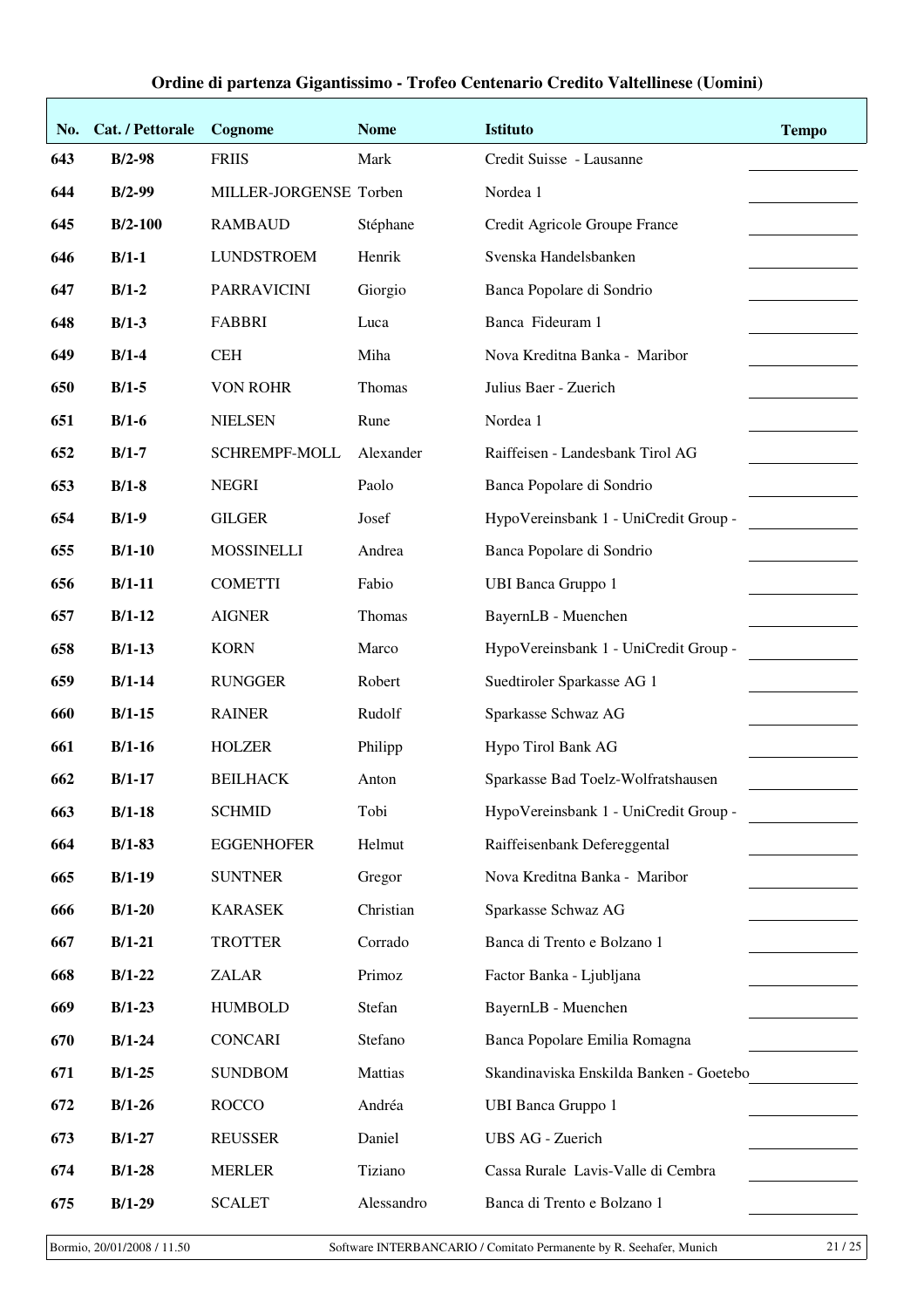| No. | Cat. / Pettorale | Cognome             | <b>Nome</b> | <b>Istituto</b>                         | <b>Tempo</b> |
|-----|------------------|---------------------|-------------|-----------------------------------------|--------------|
| 676 | $B/1-30$         | <b>SCHOCH</b>       | Oliver      | UBS AG - Zuerich                        |              |
| 677 | $B/1-31$         | <b>CALONI</b>       | Mauro       | UniCredit Group 1                       |              |
| 678 | $B/1-32$         | <b>MAGGIENGA</b>    | Roberto     | Banca Popolare di Lecco - Deutsche Bank |              |
| 679 | $B/1-33$         | <b>LENZ</b>         | Christian   | Landesbank Baden-Wuerttemberg           |              |
| 680 | $B/1-34$         | <b>AGUET</b>        | Fabrizio    | UniCredit Group 1                       |              |
| 681 | $B/1-35$         | WAGENFÜHR           | Urs         | Credit Suisse - Zuerich                 |              |
| 682 | $B/1-36$         | <b>BALCONI</b>      | Marco       | UniCredit Group 1                       |              |
| 683 | $B/1-37$         | <b>HALBEIS</b>      | Thomas      | Credit Suisse - Zuerich                 |              |
| 684 | $B/1-38$         | <b>PARKELJ</b>      | Klemen      | Unicredit Banka Slovenija               |              |
| 685 | $B/1-39$         | <b>ALLEMAND</b>     | Jerome      | Credit Agricole Groupe France           |              |
| 686 | $B/1-40$         | <b>BORGHI</b>       | Lorenzo     | Gruppo Banca Monte dei Paschi di Siena  |              |
| 687 | $B/1-41$         | <b>MERELLI</b>      | Luca        | <b>UBI Banca Gruppo 1</b>               |              |
| 688 | $B/1-42$         | <b>ANGHINETTI</b>   | Andrea      | Banca Popolare Emilia Romagna           |              |
| 689 | $B/1-43$         | <b>HAIDUK</b>       | Markus      | Sparkasse Bad Toelz-Wolfratshausen      |              |
| 690 | $B/1-44$         | <b>MARCHELLI</b>    | Marco       | Banca Popolare di Vicenza               |              |
| 691 | $B/1-45$         | <b>TURK</b>         | Tadej       | Factor Banka - Ljubljana                |              |
| 692 | $B/1-46$         | <b>CALONDER</b>     | Claudio     | <b>State Street Bank GmbH</b>           |              |
| 693 | $B/1-47$         | <b>LUMELLI</b>      | Luca        | UniCredit Group 2                       |              |
| 694 | $B/1-48$         | <b>LOZZA</b>        | Sandro      | Credit Suisse - Lausanne                |              |
| 695 | $B/1-49$         | <b>REMPFLER</b>     | Daniel      | Schweizerische Nationalbank             |              |
| 696 | $B/1-50$         | <b>SELMI</b>        | Stefano     | Banca Popolare Emilia Romagna           |              |
| 697 | $B/1-51$         | <b>PISKUR</b>       | Joze        | <b>SKB</b>                              |              |
| 698 | $B/1-52$         | <b>PANTIC</b>       | Zeljko      | BayernLB - Muenchen                     |              |
| 699 | $B/1-53$         | <b>HALME</b>        | Markus      | Credit Suisse - Zuerich                 |              |
| 700 | $B/1-54$         | KÖPFLI              | Mario       | <b>Bank Vontobel AG</b>                 |              |
| 701 | $B/1-55$         | <b>ALVESTAD</b>     | Alexander   | <b>DnB NOR Bank ASA</b>                 |              |
| 702 | $B/1-56$         | <b>ARREGGER</b>     | Andreas     | Raiffeisen Schweiz                      |              |
| 703 | $B/1-57$         | <b>GABBRIELLINI</b> | Tommaso     | Gruppo Banca Monte dei Paschi di Siena  |              |
| 704 | $B/1-58$         | <b>GAMS</b>         | Martin      | Sparkasse Bad Toelz-Wolfratshausen      |              |
| 705 | $B/1-59$         | <b>INVITTI</b>      | Christian   | Banca Popolare di Sondrio               |              |
| 706 | $B/1-60$         | <b>PALMIERI</b>     | Fabio       | Gruppo Banca Monte dei Paschi di Siena  |              |
| 707 | $B/1-61$         | <b>FRAENKEL</b>     | Anders      | Nordea 1                                |              |
| 708 | $B/1-62$         | <b>VINEGI</b>       | Marco       | Banca Carige SpA                        |              |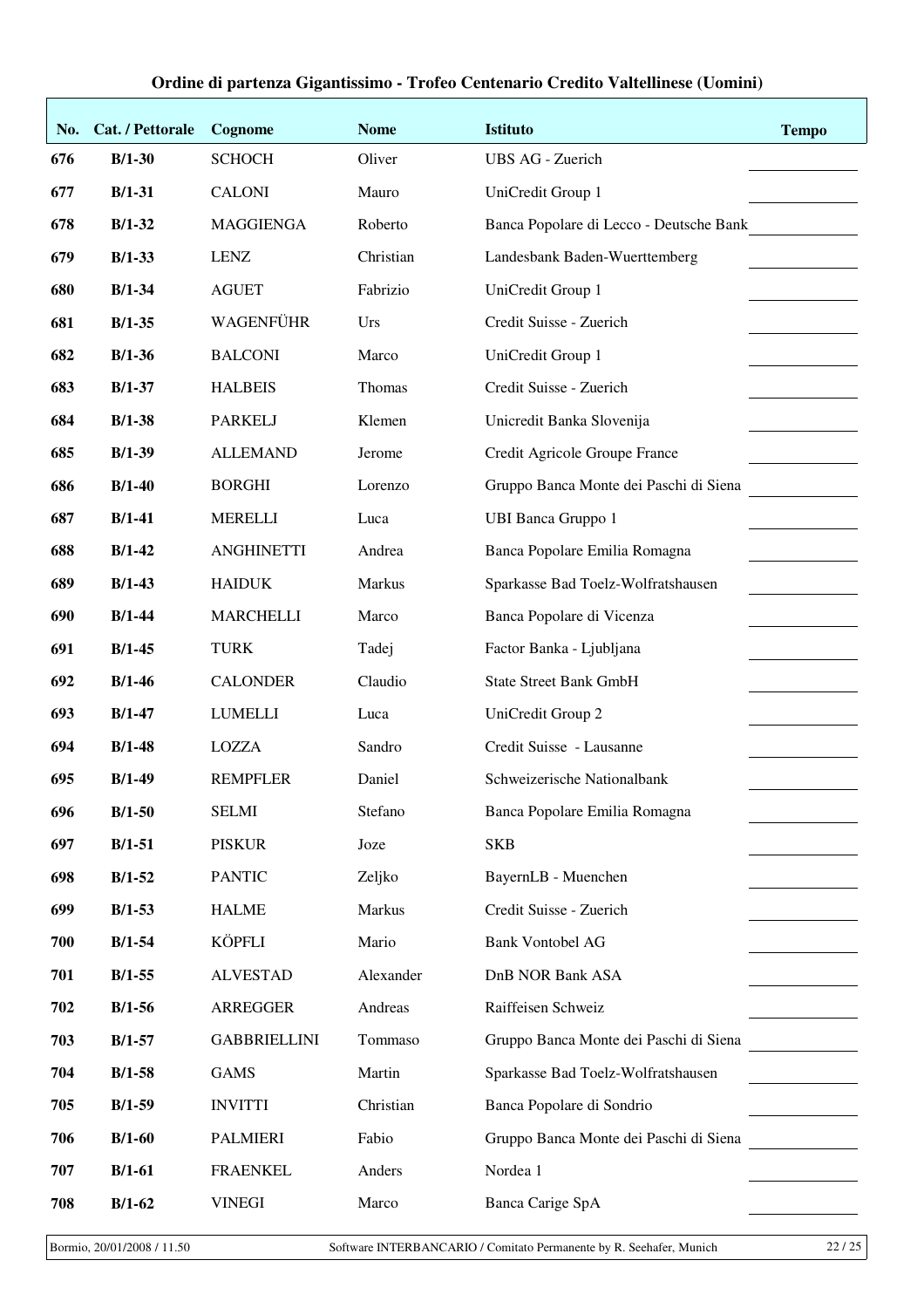| No. | Cat. / Pettorale | Cognome                 | <b>Nome</b> | <b>Istituto</b>                            | <b>Tempo</b> |
|-----|------------------|-------------------------|-------------|--------------------------------------------|--------------|
| 709 | $B/1-63$         | <b>THELER</b>           | Martin      | Credit Suisse - Lausanne                   |              |
| 710 | $B/1-64$         | <b>SCHILD</b>           | Stefan      | Credit Suisse - Zuerich                    |              |
| 711 | $B/1-65$         | <b>HVALA</b>            | Kristijan   | Abanka Ljubljana D. D.                     |              |
| 712 | $B/1-66$         | <b>HERRMANN</b>         | Stefan      | Landesbank Baden-Wuerttemberg              |              |
| 713 | $B/1-67$         | <b>GIAMBONI</b>         | Ivan        | <b>BSI SA</b>                              |              |
| 714 | $B/1-68$         | <b>MEIER</b>            | Tobias      | Julius Baer - Zuerich                      |              |
| 715 | $B/1-69$         | <b>HOF</b>              | Dominik     | Credit Suisse - Lausanne                   |              |
| 716 | $B/1-70$         | PELLEGRINI              | Luca        | <b>UBS AG - Zuerich</b>                    |              |
| 717 | $B/1-71$         | <b>DUCHINI</b>          | Simone      | UniCredit Group 1                          |              |
| 718 | $B/1-72$         | TOMAŽIČ                 | Jaka        | Unicredit Banka Slovenija                  |              |
| 719 | $B/1-73$         | <b>BALDESSARI</b>       | Mauro       | Cassa Rurale Lavis-Valle di Cembra         |              |
| 720 | $B/1-74$         | <b>PITTIER</b>          | Yann        | Banque Cantonal Vaudoise - Lausanne        |              |
| 721 | $B/1-75$         | <b>CHAPPUIS</b>         | Bernard     | Credit Suisse - Lausanne                   |              |
| 722 | $B/1-76$         | <b>BELTRAMINO</b>       | Paolo       | Banca Popolare di Lecco - Deutsche Bank    |              |
| 723 | $B/1-77$         | <b>AMANTI</b>           | Michele     | Banca Fideuram 1                           |              |
| 724 | $B/1-78$         | <b>FINN-HANSEN</b>      | Per         | Nordea 1                                   |              |
| 725 | $B/1-79$         | <b>LITZKA</b>           | Bernd       | aws   erp skiteam                          |              |
| 726 | $B/1-80$         | <b>LENZI</b>            | Andrea      | Carisbo                                    |              |
| 727 | $B/1-81$         | <b>GRIMM</b>            | Simon       | Landesbank Baden-Wuerttemberg              |              |
| 728 | $B/1-82$         | <b>MARTINENGO</b>       | Massimo     | Banca Fideuram 1                           |              |
| 729 | $A-1$            | <b>FISCHHABER</b>       | Michael     | Sparkasse Bad Toelz-Wolfratshausen         |              |
| 730 | $A-2$            | OCCHI                   | Andrea      | Banca Popolare di Lecco - Deutsche Bank    |              |
| 731 | $A-3$            | <b>GIGLER</b>           | Thomas      | Bank Austria Creditanstalt Kaernten/Osttir |              |
| 732 | $A-4$            | <b>METZLER</b>          | Dominik     | <b>Bank Vontobel AG</b>                    |              |
| 733 | $A-5$            | <b>MAILLEFER</b>        | Steven      | HSBC Private Bank (Suisse) SA              |              |
| 734 | $A-6$            | <b>MOLL</b>             | Stefan      | Raiffeisen - Landesbank Tirol AG           |              |
| 735 | $A-7$            | <b>MULLIS</b>           | Norbert     | UBS AG - Zuerich                           |              |
| 736 | $A-8$            | <b>KUMMER</b>           | Florian     | Credit Suisse - Zuerich                    |              |
| 737 | $A-9$            | <b>GAITI</b>            | Roberto     | <b>UBI Banca Gruppo 1</b>                  |              |
| 738 | $A-10$           | <b>GULBRANDSEN</b>      | Fredrik     | Nordea 1                                   |              |
| 739 | $A-11$           | <b>AMMANN</b>           | André       | Julius Baer - Zuerich                      |              |
| 740 | $A-12$           | DE UFFICI               | Iacopo      | Gruppo Banca Monte dei Paschi di Siena     |              |
| 741 | $A-13$           | MARIETTA ALENIA Alessio |             | <b>UBI Banca Gruppo 1</b>                  |              |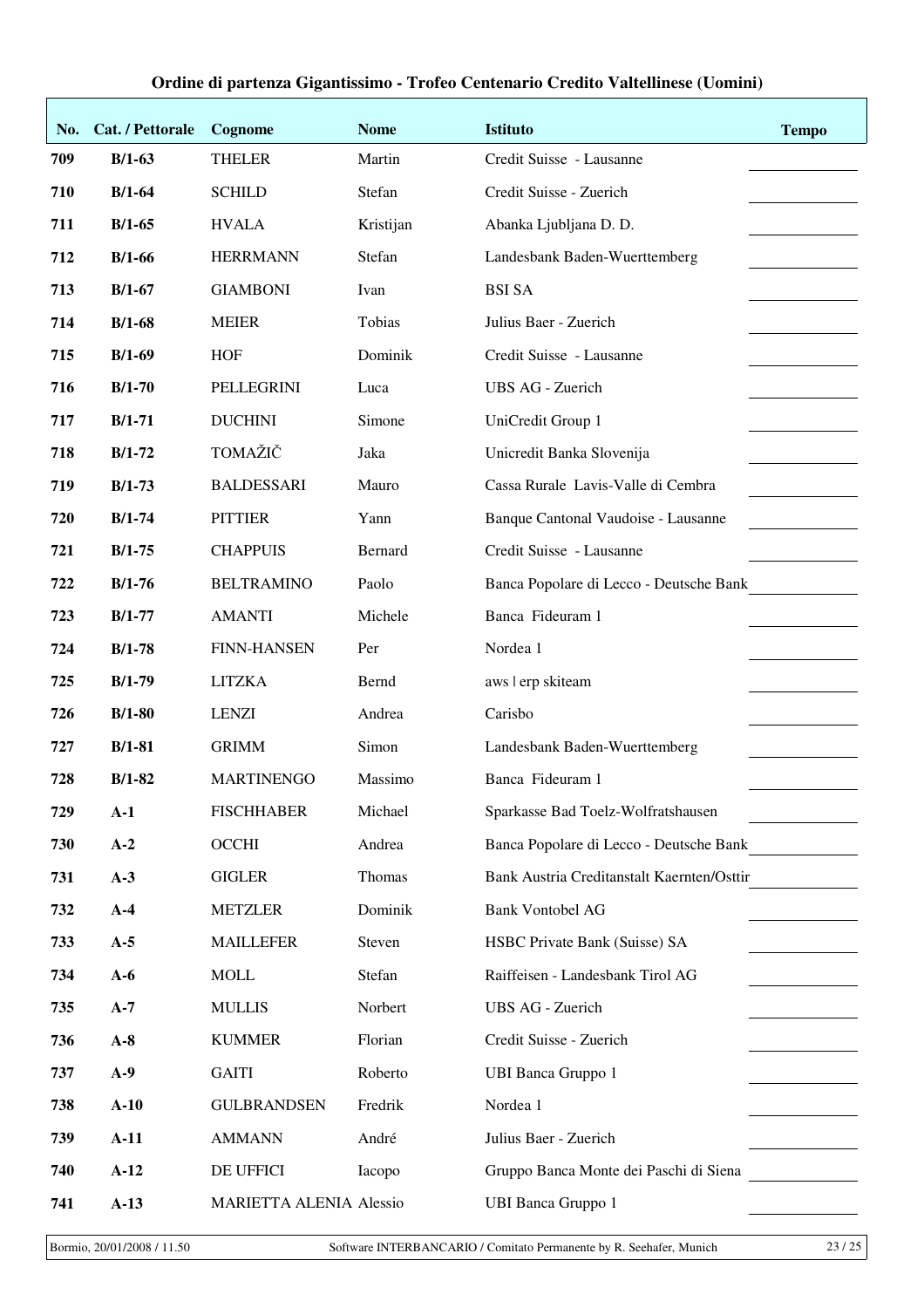| No. | Cat. / Pettorale | Cognome             | <b>Nome</b>  | <b>Istituto</b>                         | <b>Tempo</b> |
|-----|------------------|---------------------|--------------|-----------------------------------------|--------------|
| 742 | $A-14$           | <b>PUTZER</b>       | Stefan       | Suedtiroler Sparkasse AG 1              |              |
| 743 | $A-15$           | <b>TARZI</b>        | Davide       | Gruppo Banca Monte dei Paschi di Siena  |              |
| 744 | $A-16$           | <b>SCHALLER</b>     | Raphael      | <b>UBS AG - Zuerich</b>                 |              |
| 745 | $A-17$           | <b>GERNER</b>       | Daniel       | Landesbank Baden-Wuerttemberg           |              |
| 746 | $A-18$           | <b>BOSCHUNG</b>     | Bernhard     | Credit Suisse - Zuerich                 |              |
| 747 | $A-19$           | <b>HERBELIN</b>     | Olivier      | Julius Baer - Zuerich                   |              |
| 748 | $A-20$           | <b>DUROT</b>        | Michel       | St. Galler Kantonalbank                 |              |
| 749 | $A-21$           | <b>BENCINA</b>      | Miha         | Factor Banka - Ljubljana                |              |
| 750 | $A-22$           | <b>SGARABOTTO</b>   | Andrea       | Banca Popolare di Vicenza               |              |
| 751 | $A-23$           | <b>BOSISIO</b>      | Davide       | Banca Popolare di Lecco - Deutsche Bank |              |
| 752 | $A-24$           | <b>DELAZER</b>      | Manuel       | Raiffeisenkasse Vintl                   |              |
| 753 | $A-25$           | <b>SEIDL</b>        | Florian      | Stadtsparkasse Muenchen                 |              |
| 754 | $A-26$           | <b>ANSELMI</b>      | Stéfano      | <b>UBI Banca Gruppo 1</b>               |              |
| 755 | $A-27$           | <b>MOOR</b>         | Andreas      | Raiffeisen Schweiz                      |              |
| 756 | $A-28$           | <b>BROG</b>         | Carlo        | Credit Suisse - Zuerich                 |              |
| 757 | $A-29$           | <b>DONDEYNAZ</b>    | Michel       | Banque Cantonal Vaudoise - Lausanne     |              |
| 758 | $A-30$           | <b>DIETRICH</b>     | Andreas      | Kreissparkasse Esslingen-Nuertingen     |              |
| 759 | $A-31$           | <b>WILL</b>         | Sebastian    | HypoVereinsbank 1 - UniCredit Group -   |              |
| 760 | $A-32$           | <b>STAUBLI</b>      | André        | <b>State Street Bank GmbH</b>           |              |
| 761 | $A-33$           | <b>MARCHAND</b>     | Gregory      | Julius Baer - Zuerich                   |              |
| 762 | $A-34$           | <b>AMMANN</b>       | Peter        | Credit Suisse - Lausanne                |              |
| 763 | $A-35$           | <b>REIBLER</b>      | Maximilian   | BayernLB - Muenchen                     |              |
| 764 | $A-36$           | <b>WAALEN</b>       | Amund        | <b>DnB NOR Bank ASA</b>                 |              |
| 765 | $A-37$           | <b>HUTTENLOCHER</b> | Dennis       | Kreissparkasse Esslingen-Nuertingen     |              |
| 766 | $A-38$           | <b>MOUCHANAN</b>    | Adib         | UniCredit Group 1                       |              |
| 767 | $A-39$           | <b>HOSTAN</b>       | Nicolai      | Nordea 1                                |              |
| 768 | $A-40$           | <b>SIVERTSEN</b>    | Jan Aril     | <b>DnB NOR Bank ASA</b>                 |              |
| 769 | $A-41$           | <b>KERN</b>         | Marco        | Credit Suisse - Zuerich                 |              |
| 770 | $A-42$           | <b>DEGASPERI</b>    | Florian      | Raiffeisenbank Reutte                   |              |
| 771 | $A-43$           | <b>CASET</b>        | Daniele      | Cassa Rurale Lavis-Valle di Cembra      |              |
| 772 | $A-44$           | <b>FALIN</b>        | Alexandre    | <b>Bank Vontobel AG</b>                 |              |
| 773 | $A-45$           | <b>BETSCHART</b>    | <b>Bruno</b> | Landesbank Baden-Wuerttemberg           |              |
| 774 | $A-46$           | <b>PUPPI</b>        | Simone       | UniCredit Group 1                       |              |